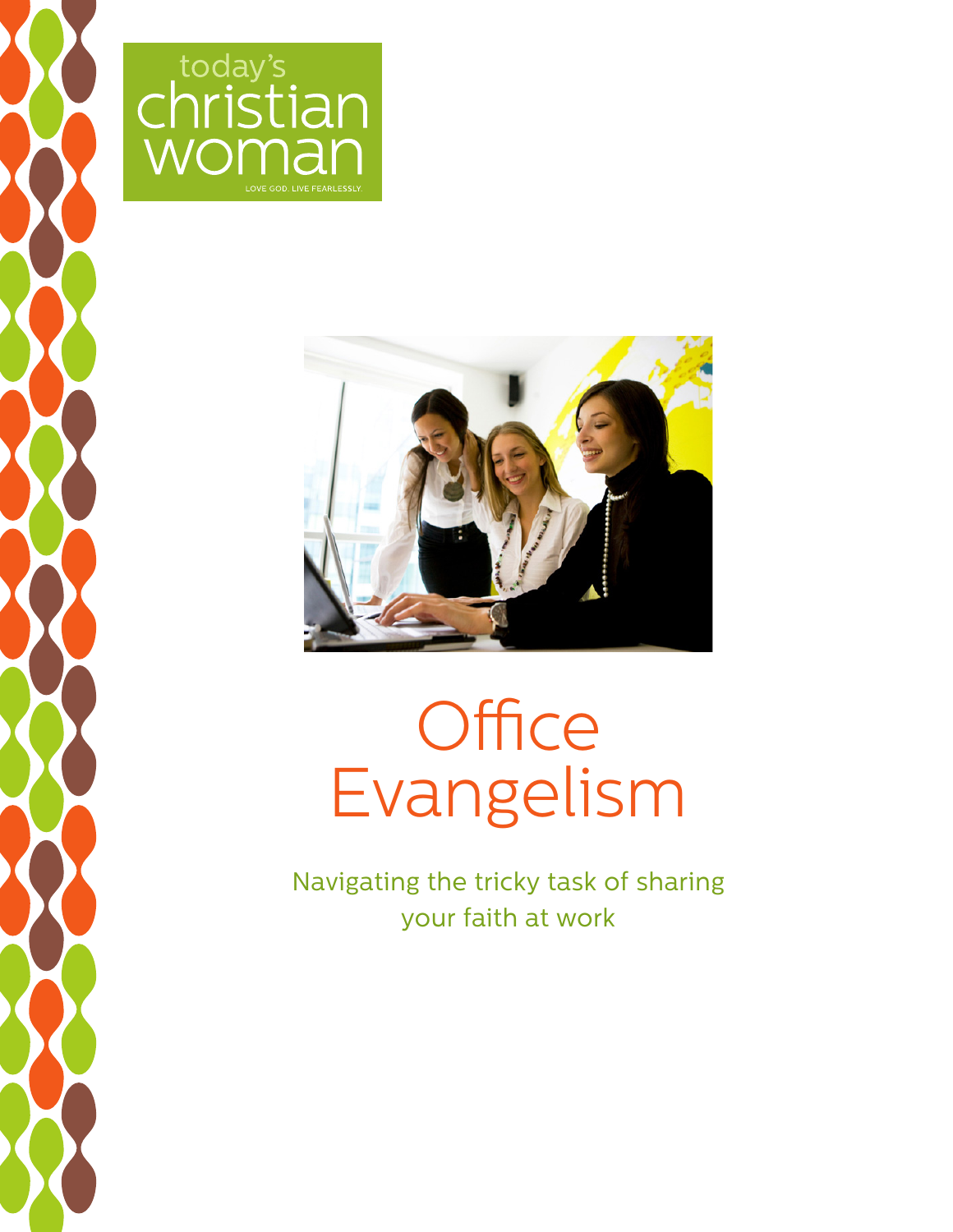



## **Office** Evangelism



Navigating the tricky task of sharing your faith at work

#### **Click on an article you'd like to read:**

**3** [INTRODUCTION](#page-2-0) [Too "Subtle" Evangelism?](#page-2-0)  [By Kelli B. Trujillo](#page-2-0)

**6** [LEADER'S GUIDE](#page-5-0) [How to use "Office Evangelism"](#page-5-0)  [for a group study](#page-5-0)

#### **7** [BRINGING FAITH TO WORK](#page-6-0)  [An Interview with](#page-6-0) God at Work [author David Miller](#page-6-0)  [Interview by Nancy Lovell](#page-6-0)

**15** [LOVE YOUR](#page-14-0) COWORKER [AS YOURSELF?](#page-14-0)  [Bringing love to the workplace](#page-14-0) 

[By Christopher de Vinck](#page-14-0) 

#### **19** [COMMUNITY AND](#page-18-0)  [THE CUBICLE](#page-18-0)  [Sharing the gospel by](#page-18-0)

[investing in others](#page-18-0)  [By Jonathan Dodson](#page-18-0)

### **24** [WITNESSING FROM](#page-23-0)  [WEAKNESS AT WORK](#page-23-0)

[Sharing your faith during](#page-23-0)  [hard times](#page-23-0)  [By Caryn Rivadeneira](#page-23-0) 

#### **28** [MINISTRY @ WORK](#page-27-0)

[Any job can be an outreach](#page-27-0) [it's all in your attitude.](#page-27-0)  [By Penny Schlaf Musco](#page-27-0)

#### **34** [10 NON-OBNOXIOUS WAYS TO](#page-33-0)  [SHARE YOUR FAITH AT WORK](#page-33-0)

[Use these ideas to help you](#page-33-0)  [integrate faith and work.](#page-33-0)  [By Kelli B. Trujillo](#page-33-0)

### **37** [ADDITIONAL RESOURCES](#page-36-0)

[Books, online articles, and a](#page-36-0)  [Bible study to help you further](#page-36-0)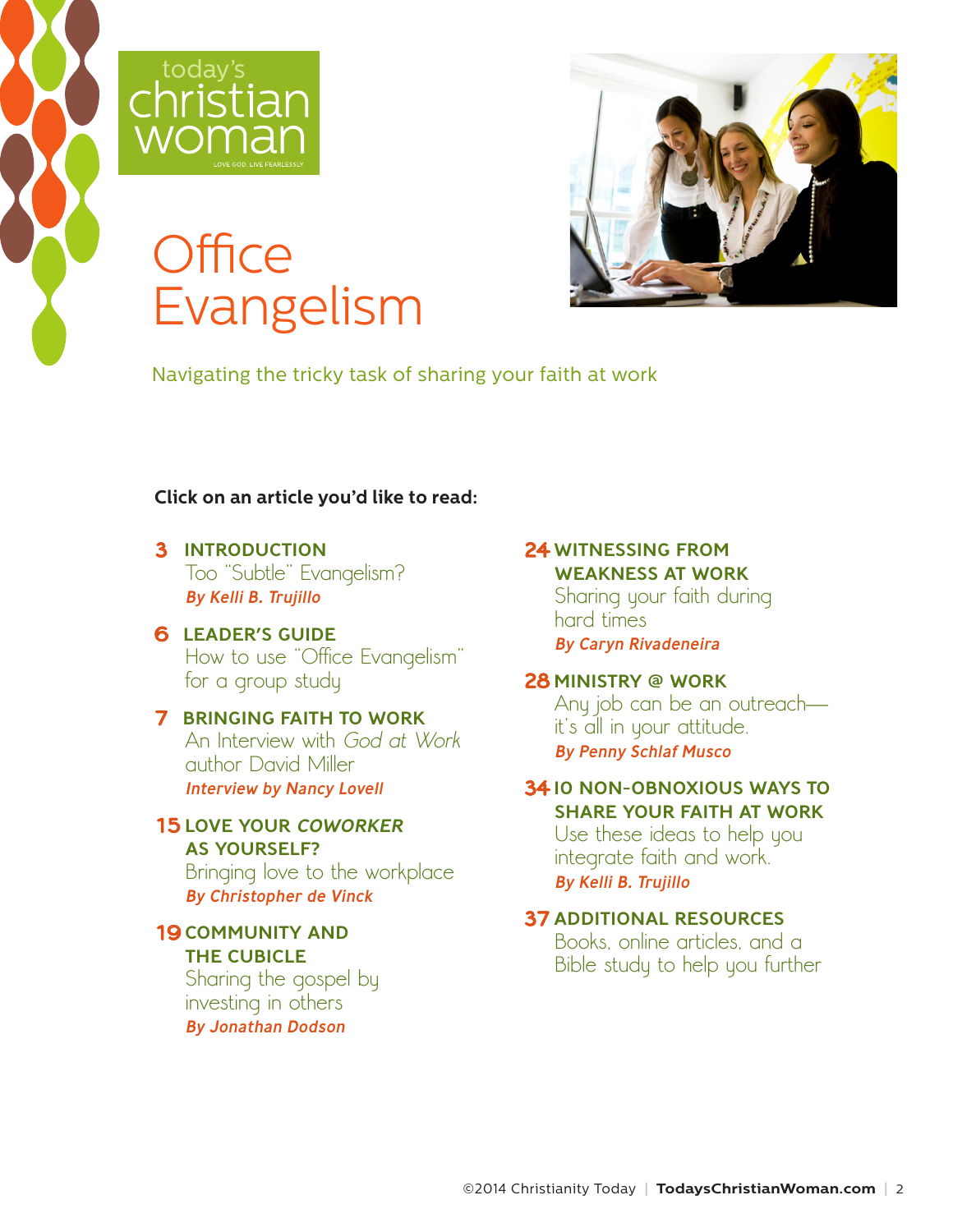<span id="page-2-0"></span>



**Introduction** 

## Too "Subtle" Evangelism?

By Kelli B. Trujillo

**I** have an acquaintance I'll call "Al" who twice has been fired for witnessing at work. Well, that's how he explains it. Perhaps a better explanation may be that Al's approach to evangelism is quite "in your face." If there were a caricature of an evangelical on the popular show *The Office*, Al would fit the bill perfectly. He embodies all the negative stereotypes our culture has about evangelical Christians: he's quite judgmental of all things secular, he frequently refers to "the Lord" in any and all conversations, he gets so pumped up when talking about his faith that his behavior borders on the bizarre, he's completely (and purposefully) out of touch with culture, and he regularly asks coworkers and customers alike what would happen to them if they got in a car accident while leaving the store. Would God let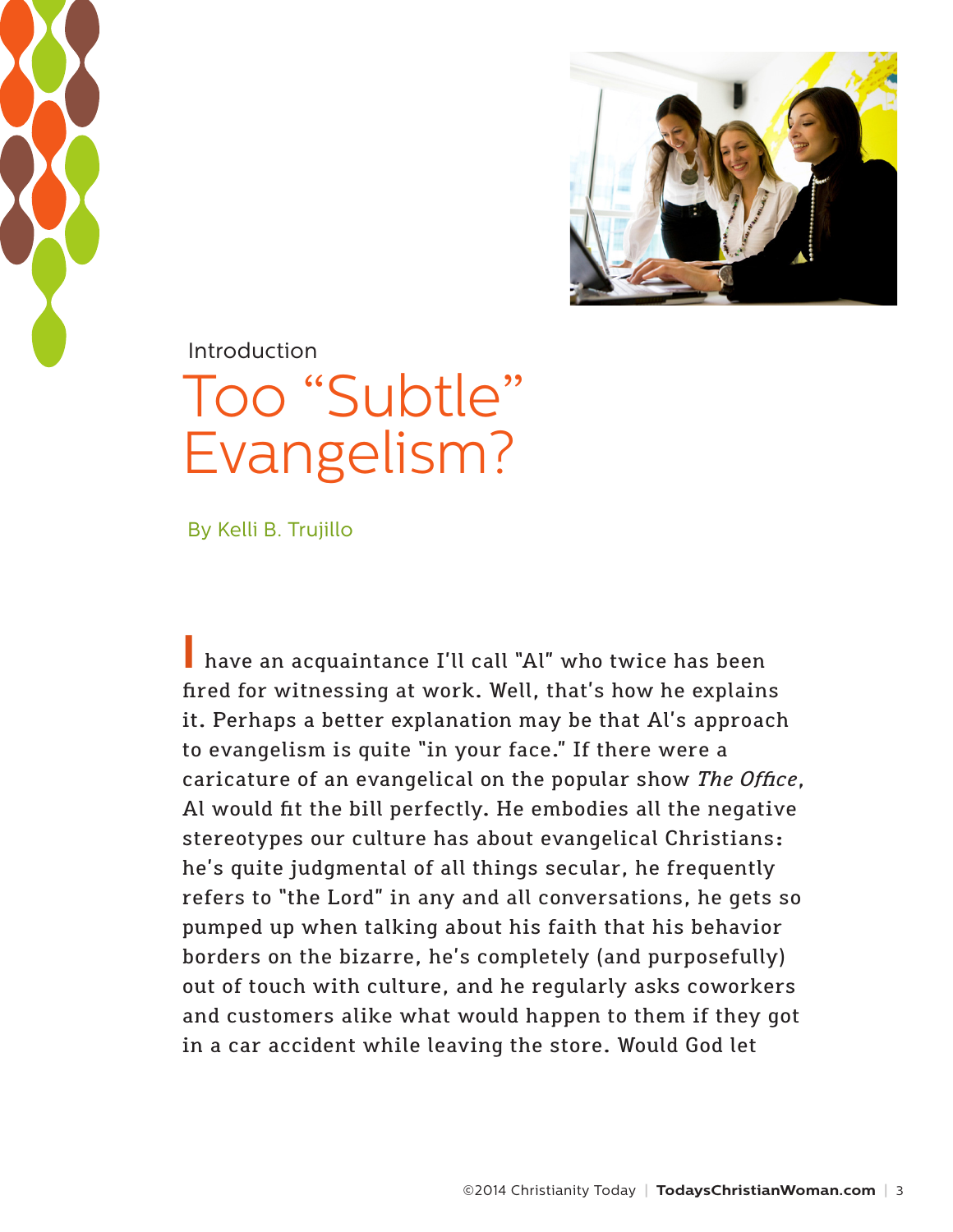them into heaven or would they burn in hell? Al considers any attempt by a supervisor to get him to "tone down" his evangelism at work as persecution, spurring him on to even more zealous proselytizing. In a word, Al's simply obnoxious.

None of us want to be like Al, so we hop on the pendulum and take a ride as it swings *far* in the other direction. Instead of going overboard with evangelism at work, our efforts to share our faith may be more "subtle" and "nuanced." They may be so subtle, in fact, that they're imperceptible.

Or we may be waiting—for the right opportunity, the right relationship, the right line of conversation. The trouble comes when we're waiting for a really, really long time . . . like years.

Or we may simply have a line drawn in our lives: on one side of the line is faith and family, and on the other side is work. We may feel it simply isn't appropriate to try to witness to others while on the job.

Of course, I'm overlooking those of you for whom witnessing about Jesus at work comes naturally. Maybe it's because I'm jealous! The reality is that for me, and for many other women, figuring out how to bring faith to work—without being an "Al"—is tough. We love Jesus, we want to let our light shine, but we don't quite know how, or we can't quite get up the gumption to take those first steps.

This Today's Christian Woman download is designed to help you explore with God how he wants you to share your faith at work. The articles provide a wealth of insights about how to integrate one's faith and work life, enlarging our idea of what evangelism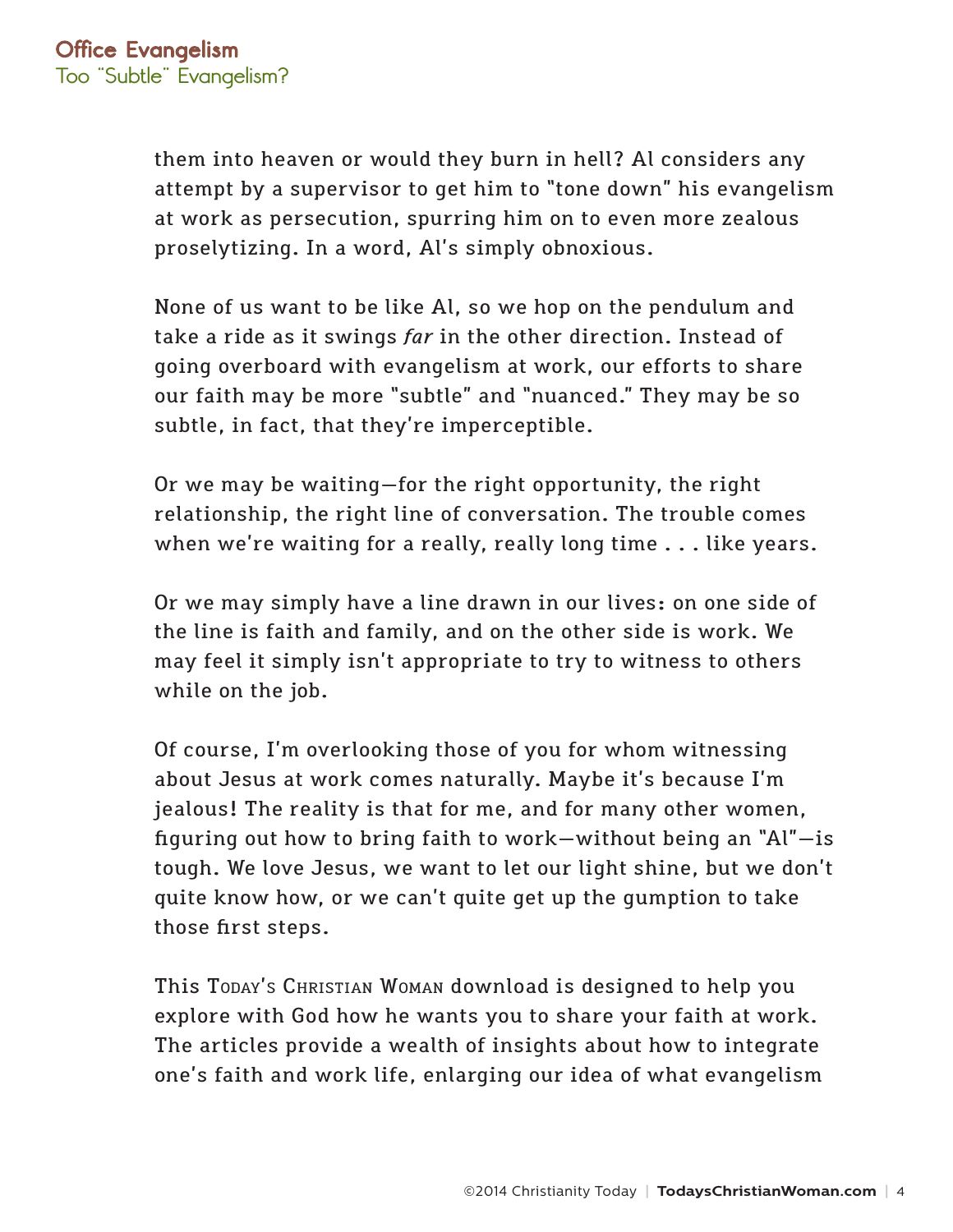can look like in the workplace. As you read the articles, engage with Scripture, and explore your own response through the Reflect questions, invite God to challenge you about bringing your faith to work. You may be surprised by how un-Al-like evangelism at work can be!

Grace,

*Kelli B. Trujillo* Managing Editor, TODAY's CHRISTIAN WOMAN downloads, Christianity Today International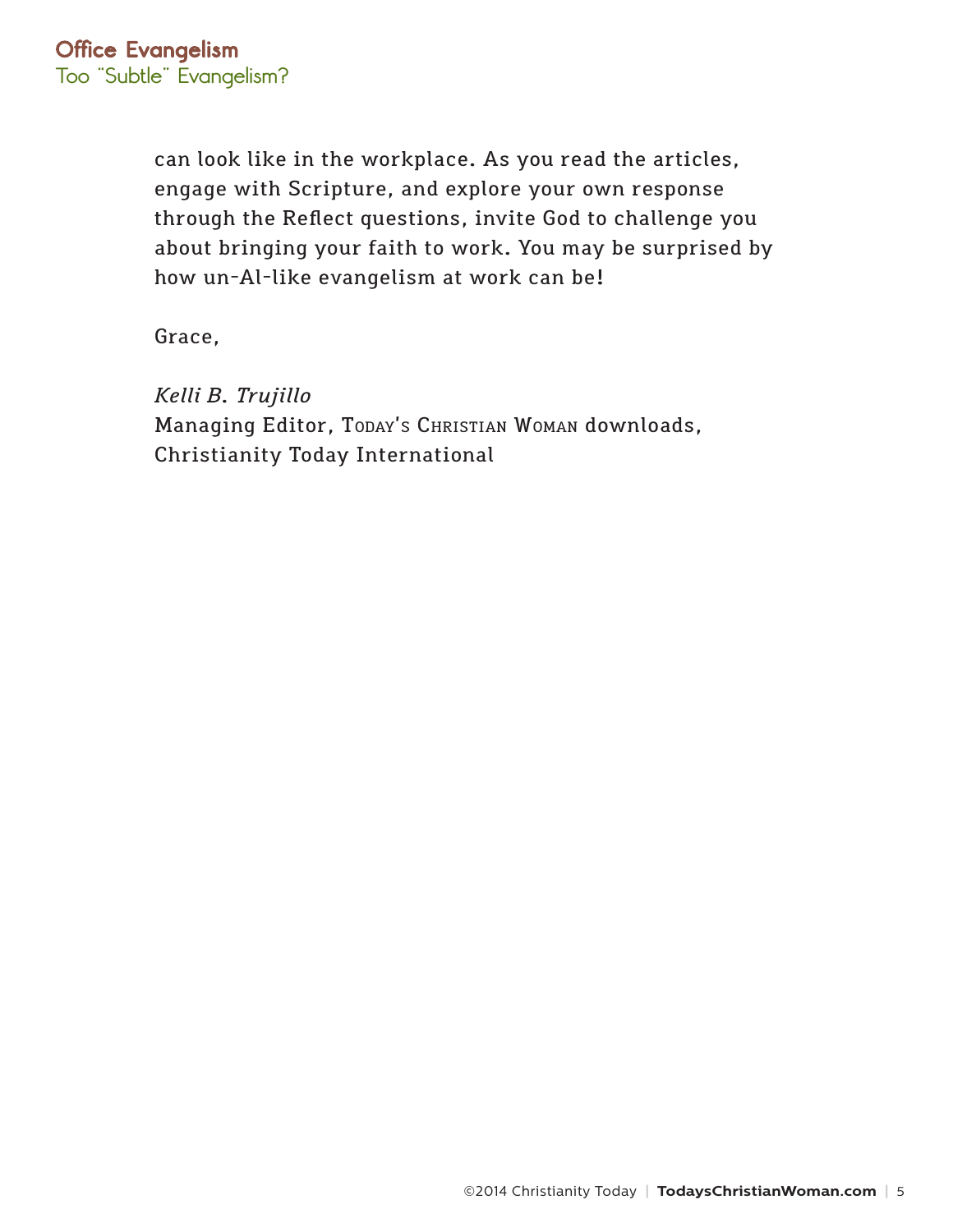<span id="page-5-0"></span>



Leader's Guide

## How to use "Office Evangelism" for a group study

**"O**ffice Evangelism" can be used for individual or group study. If you intend to lead a group study, some simple suggestions follow.

- **1. Make enough copies for everyone in the group to have her own guide.**
- **2. Depending on the time you have dedicated to the study, you might consider distributing the guides before your group meets so everyone has a chance to read the material. Some articles are quite long and could take a while to get through.**
- **3. Alternately, you might consider reading the articles together as a group—out loud—and plan on meeting multiple times.**
- **4. Make sure your group agrees to complete confidentiality. This is essential to getting women to open up.**
- **5. When working through the Reflect questions, be willing to make yourself vulnerable. It's important for women to know that others share their experiences. Make honesty and openness a priority in your group.**
- **6. End the session in prayer.**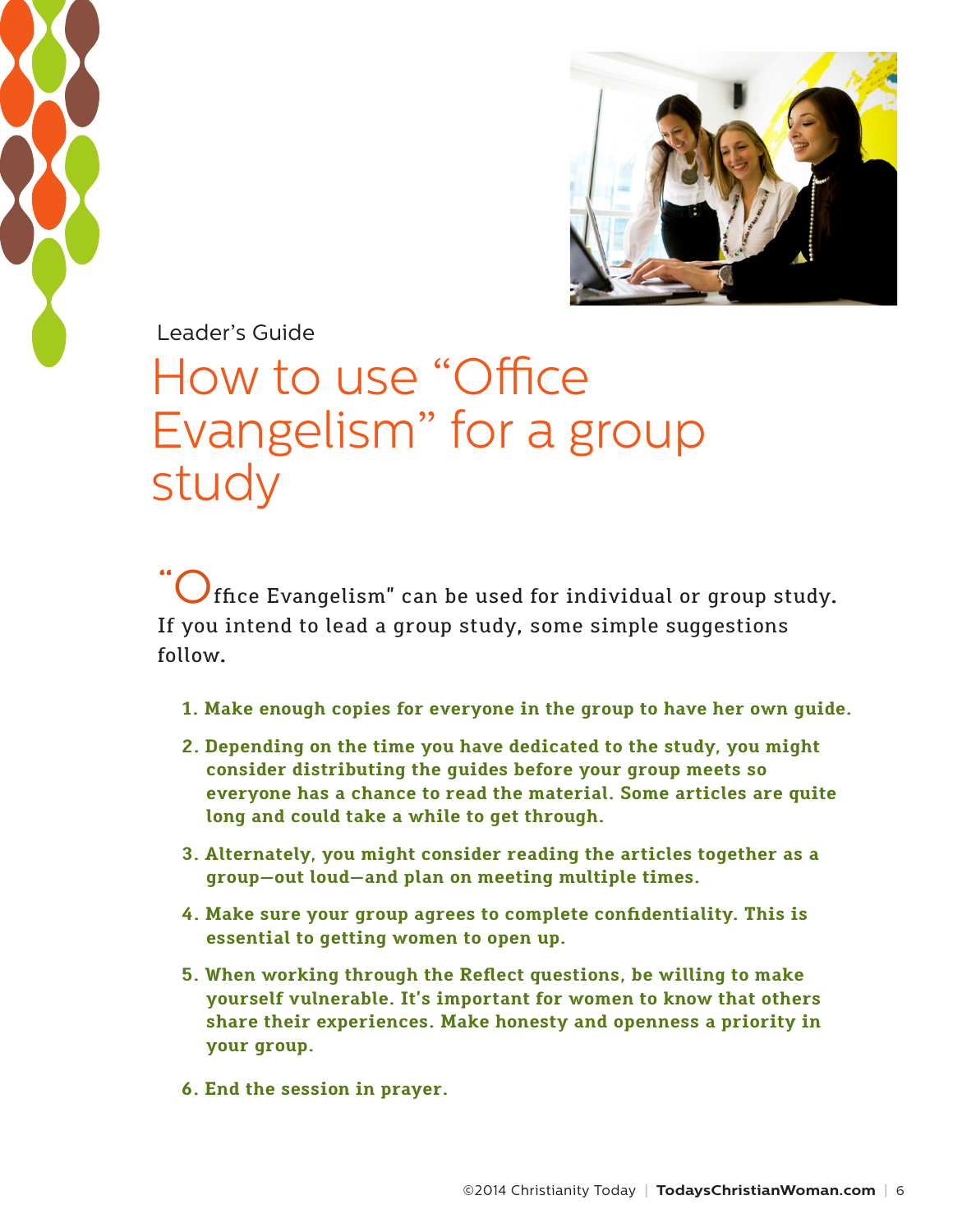<span id="page-6-0"></span>



## Bringing Faith to Work

An Interview with God at Work author David Miller Interview by Nancy Lovell

**D**avid Miller is author of *God at Work* (Oxford University Press), a book that explores the faith-at-work movement. David knows well the challenge of bringing faith to the workplace through his experiences of working for IBM, as a director of European operations for a U.S. securities bank, and as a top-level partner in a private bank specializing in corporate finance and international investment. He's now executive director of the Yale Center for Faith & Culture and teaches a course for Yale MBAs and divinity students called "Business Ethics: Succeeding without Selling Your Soul."

**[FaithintheWorkplace.com](www.FaithintheWorkplace.com)** spoke with David about this "movement"—where it comes from, what it hopes to change, and how he got into it.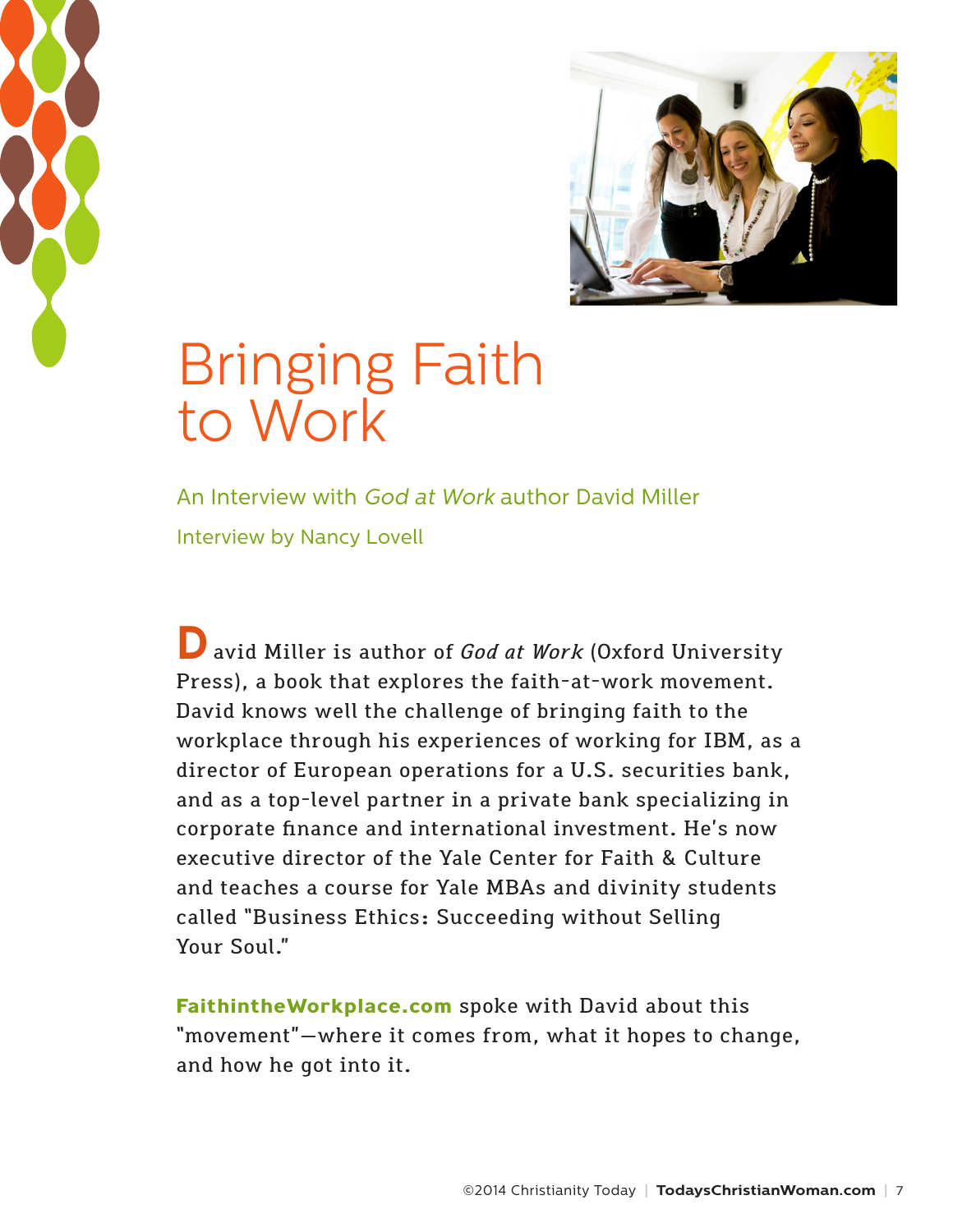### *What is behind the faith-at-work movement?*

A deep desire by men and women no longer to compartmentalize their lives and parts of their days as did my generation and older. For us, work and play were two different worlds: "Work hard, play hard." Many Baby Boomers have come to see that as an unhealthy way to live. Not only that, but it robs our careers of powerful resources. Generations coming along after us—GenX and the Millennials—don't have that mind-set. A guy who wears an earring on the weekend wants to wear it at work too: "Why should I take it off? That's who I am." People are saying, "My faith is part of who I am. Why should I leave it in the parking lot when I go to work? It helps me shape, filter, and interpret my world."

#### *Where is the church in the faith-at-work movement?*

The church generally shies from the topic, and our divinity schools and seminaries are no better. Surveys say that fewer than 10 percent of regular churchgoers can remember the last time their pastor preached on the topic of work. When he or she did preach on work, inevitably the tone was critical—if not hostile—and painted all business people as greedy and uncaring. Seldom do pastors honor the work world as a place for parishioners to live out their high calling. Whether you're a secretary or a CEO, people in the pews seldom hear from the pulpit that God has a plan that includes your work, and that your faith can help inform how you approach your work.

### *Would you comment on the tensions between marketplace pressures and faith principles? Many of us consider the pressures more real than the principles.*

One big pressure is competition. That can be positive because it brings out our greatest creativity, a biblical principle.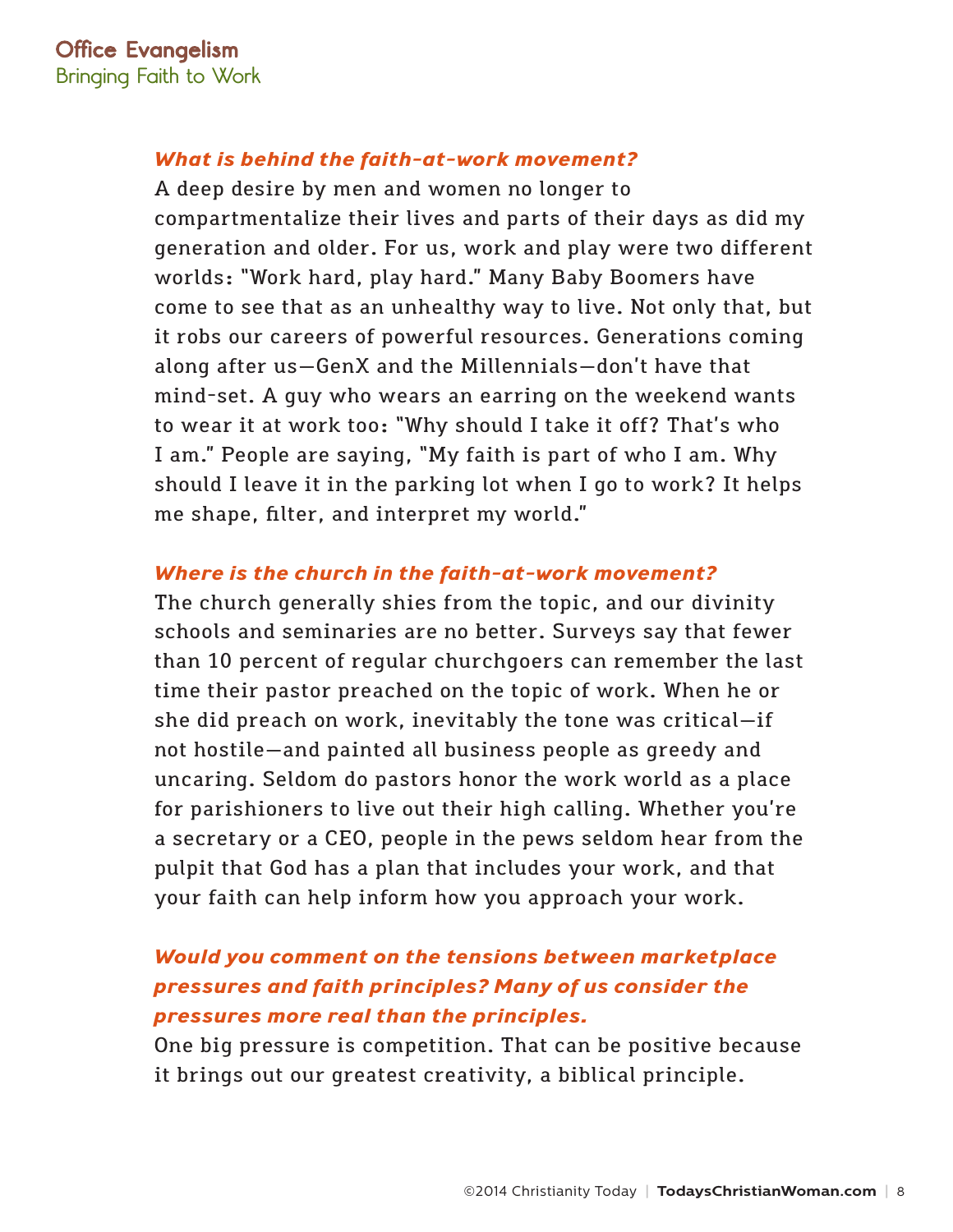Or it can be destructive. Also, because of its intensity, the marketplace often lacks space for compassion, grace, and mercy. And the Christian life, of course, includes those teachings.

Another tension comes from shareholders and Wall Street who demand high returns. To meet those earnings expectations, you might decide to reduce your workforce by 10 percent . . . and that hits hard with some Christians. These are just a few of the tensions. But, short of a perfect world, many of these issues would also exist under other economic systems, but that's a conversation for another day!

### *That's a lot of responsibility over lives . . .*

People at the top are under great pressures to make high-stakes decisions quickly. The time to reflect, contemplate, and bring in other voices takes effort. And it takes wisdom when the faith teaching might conflict with your best-practice leadership in the marketplace. So what do you do? You have to pick your fights carefully; you can't take on every single issue. We all need the discernment and wisdom to know what to choose and what to let go. Jesus dusted off his sandals and marched on at some points; other things he deeply engaged in. Business leaders have to figure out what to put up with—which things are just the reality of life in a fallen world and which things, as a matter of principle, they should take a stand on and say, "Everyone else can do that, but our company won't."

### *How does an American company in the new millennium allow for faith at work?*

If the top executive is interested in those questions, it sure helps. One of the biggest things a CEO can do is give people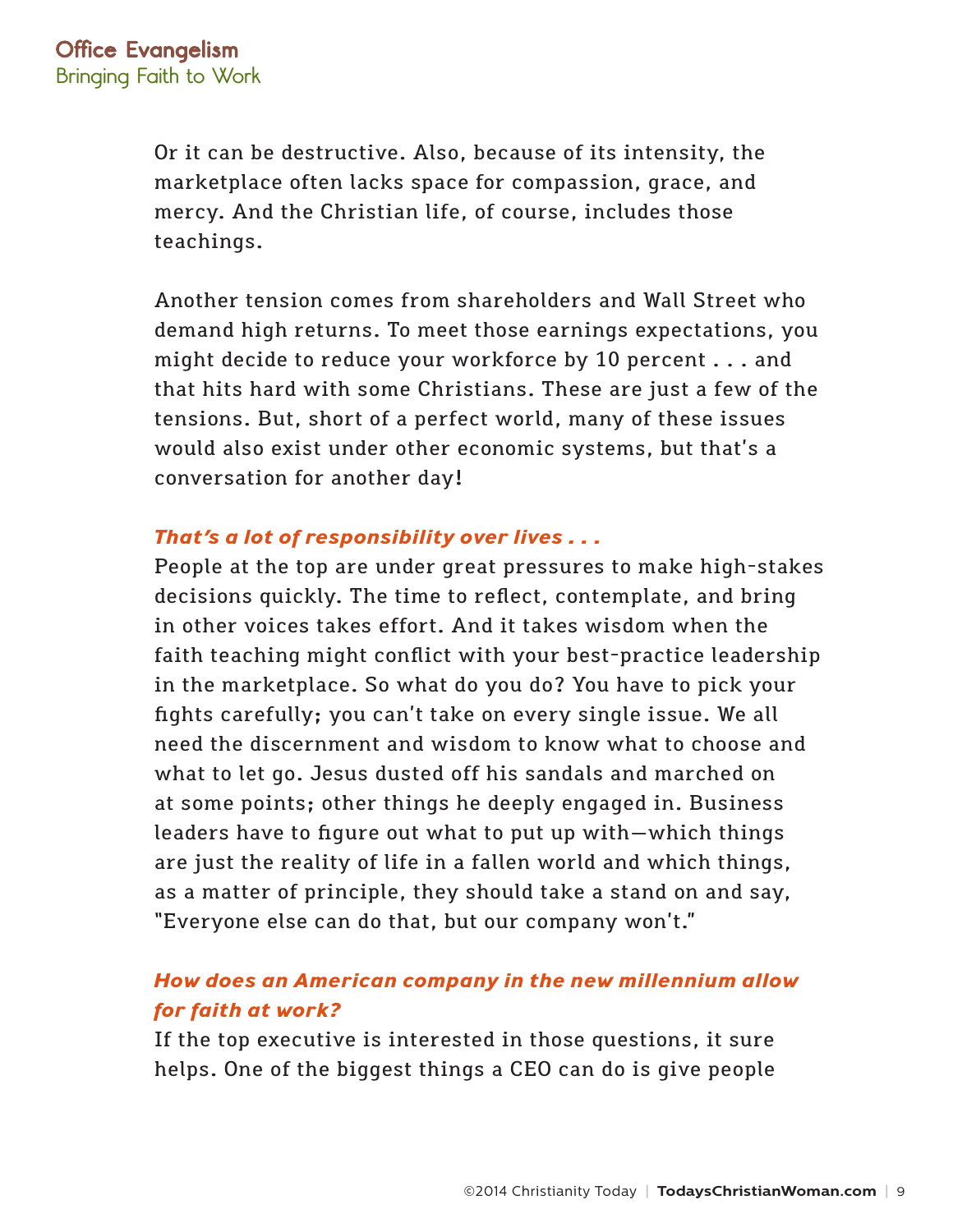permission to talk about these things—let them know it's not taboo. In effect, give them permission to live out their faith at work.

### *Why in the world would an employee need permission to have personal faith?*

It's not that you need permission to *have* a personal faith; it's the issue of whether and how you *express* it at work. Say you live in New York City—a different religious demographic than Dallas, Texas. In Dallas it's common to say, "Praise the Lord" and "bless you" and use religious language and expressions at work. You don't find that in New York City. Such expression of overt religiosity seems insincere or like sloganeering. So many decide to side step the faith question, for fear of offending someone.

But a CEO can grant permission to think and talk about these things. We've figured out how to talk about historically thorny issues like race, sex, and gender orientation. Why not give people permission to talk about faith and its role in our lives? It may be as simple as casually mentioning a sermon that weekend, or that you're leaving early for choir. There's a way for people to have a faith identity and mention it without causing a ruckus. In the Bible Belt, that may sound like a nobrainer. But in London, New York, Boston, Beijing, you've just signaled to all your employees that it's okay to have and express your personal faith at work.

#### *No worries about proselytizing?*

While not an unimportant question, I think it's a big red herring. This is often raised by people not in favor of the topic. But there's a difference between obnoxious harassment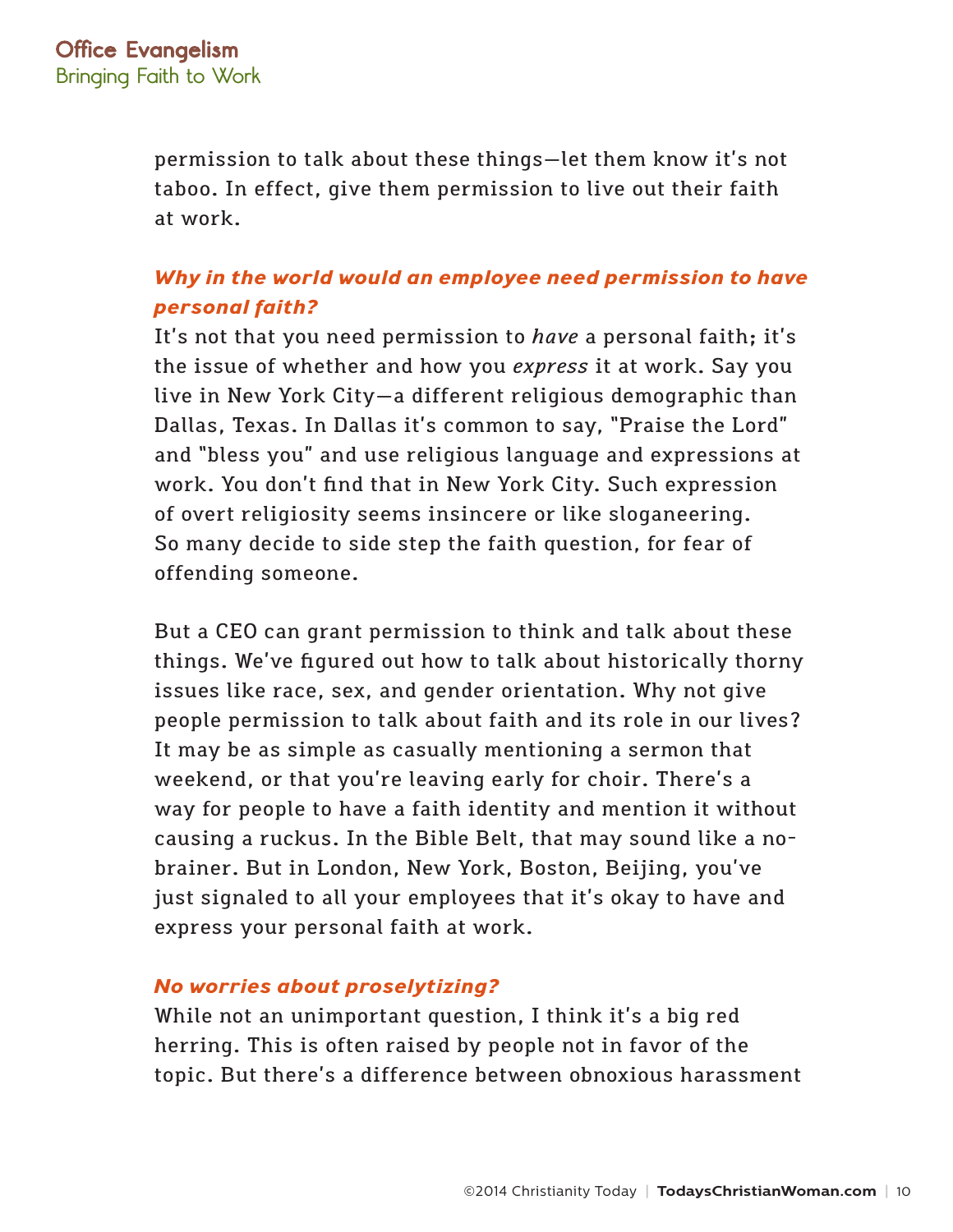and an attractive life of faith. On balance, I find worries about proselytizing to be overblown, and good leaders know how to address the few conflicts or isolated problems that may emerge. Where would we be if businesses decided not to racially integrate for fear of problems? Management learned how to work through the issues. Why not do the same thing with faith? Will it surface issues? Of course. But we can think, talk, and find healthy ways to develop what I call a "faith-friendly" culture.

### *In my research about you, I read that Dietrich Bonhoeffer, Martin Luther King, Jr., and John Stott were all strong influences on you. What do these men have in common for you?*

Two dead guys and one live guy?! The common thread is all three had a deeply held Christian faith, great minds, and all felt that their faith should be in service of something in life; that faith should be a shaping force in how we live daily. It wasn't just a matter of getting a doctrine right or being proud of correct orthodoxy. They believed their faith was made to shape and impact the world, and all three did that in dramatic and powerful ways. Two eventually gave their lives for that. John Stott, still alive today, went against the grain of secularization trends in the UK to hold together a cogent intellectual case, a compelling case, for the reasonableness of Christianity. Not only that, he felt faith wasn't just about church, but how it impacted your whole life. Those are the questions that interest me with faith: how it shapes and forms our lives—particularly in the marketplace.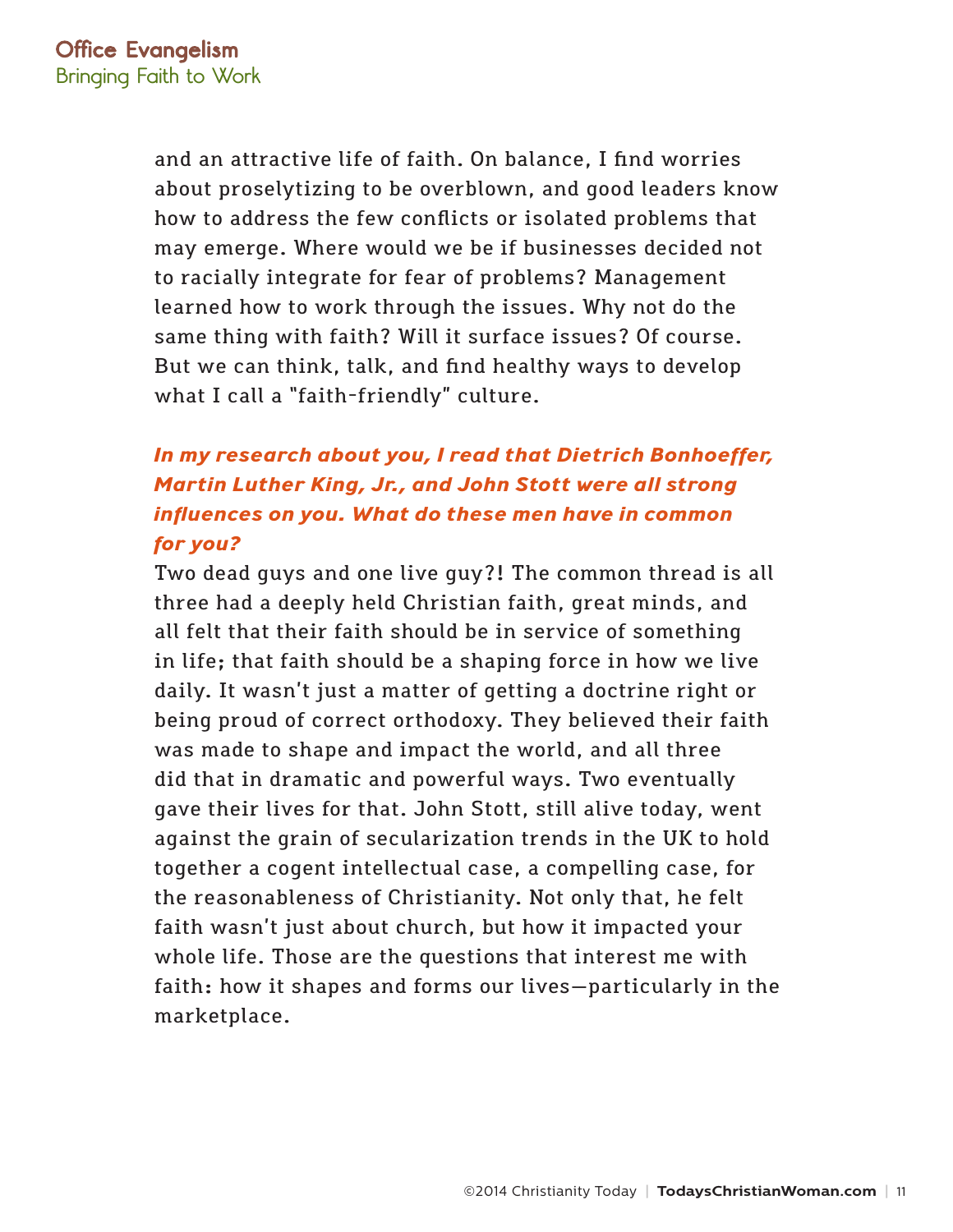### *What do you know now about faith and business that you didn't as you were leaving school?*

When I graduated from college at age 22, I was the quintessential compartmentalizer. I focused on my work and my career, and never in my wildest dreams did I think faith might have something to do with it. Not that I turned into a jerk on Mondays, but the idea of Scripture guiding me in an ethical gray zone or as a leader in a fast-track work world was unheard of—never did I think faith would play a role in that. Maybe I slept through the sermons that sought to teach me otherwise, but I don't remember hearing this message from the pulpit.

John Stott helped me connect these worlds. The "ah-ha moment" was the realization that faith was a reasonable proposition in its own right; it was not incompatible with science and reason and all spheres of life, including work. I began to realize that faith wasn't just a Sunday event.

### *Was your understanding a single point of illumination or more gradual?*

Gradual, but a geometric curve once the *ah-ha* happened. I couldn't get enough of thinking and reading about it and realizing how vitally important this was in general to people of faith—in the marketplace and in life.

As I work with execs and CEOs and we all become more intentional about faith at work, life becomes more vibrant and enjoyable. And work is more fulfilling, more natural. Not necessarily easier—if you pay more attention to faith, you might make less popular decisions. The Bible says pick up the cross, die daily, and follow Jesus. But Jesus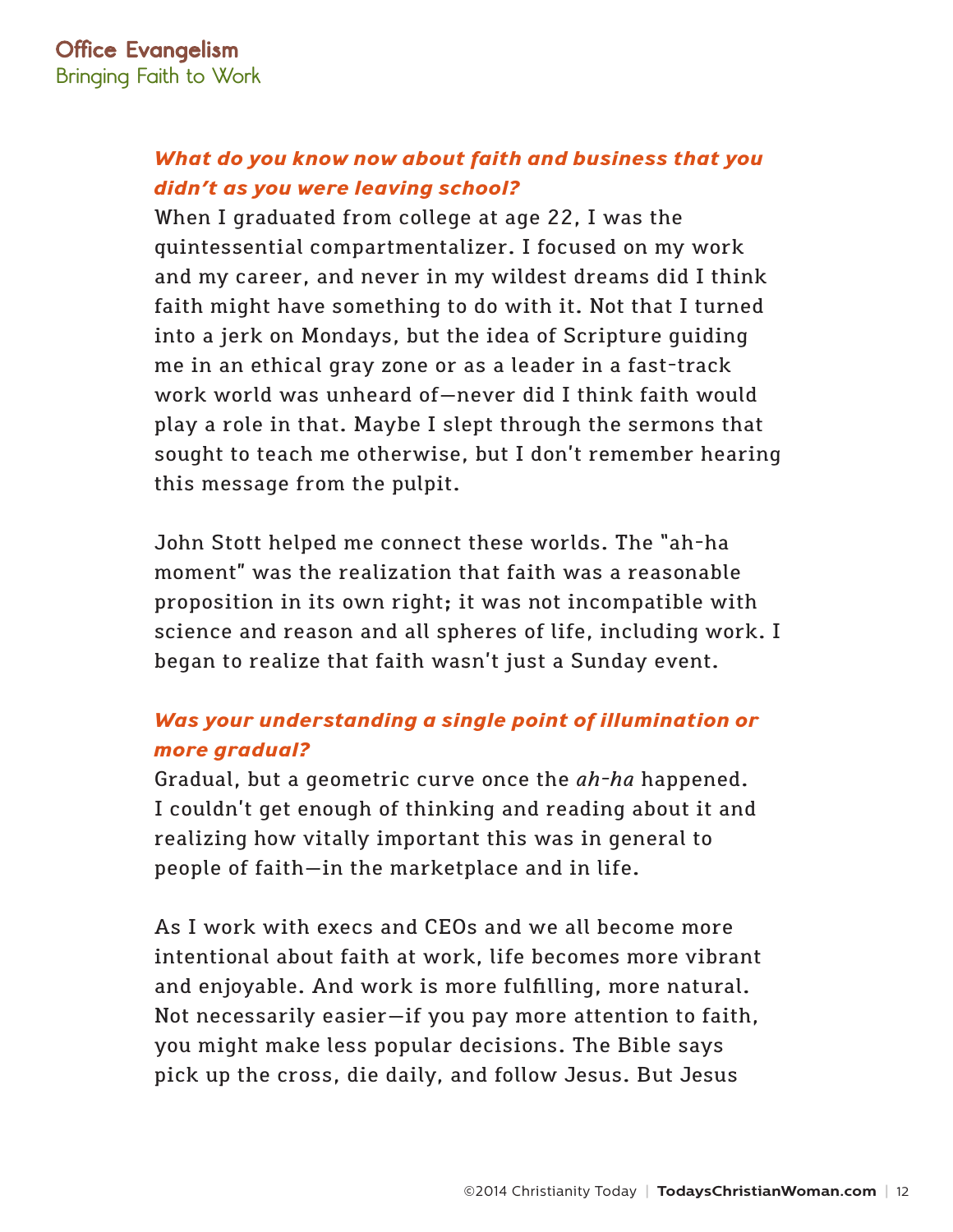also reminds us that his yoke is light. He frees us from sin, empowering us to a healthier way of living, even as we struggle about how to do it in a faithfully.

#### *Why do you like what you do?*

I've never been asked that question. I love the business world and the marketplace. I love Jesus and my faith. And I have a real interest in the roles of theology, reason, and thinking to help bring these worlds together. I suppose I like what I do because I get to swim every day in my three favorite swimming holes: business, academics, and the church. At the end of the day, my greatest reward comes from helping other people—both business people and clergy—have their moment of illumination to integrate faith and work.

*Nancy Lovell is a writer and principal of Lovell-Fairchild Communications, which specializes in marketing and public relations. This article, originally titled "Interview with David Miller," is part of* **[FaithintheWorkplace.com](www.FaithintheWorkplace.com)** *and is reprinted with permission from* **[Laity Lodge](www.laitylodge.org)** *and* **[TheHighCalling.org](www.TheHighCalling.org)***.*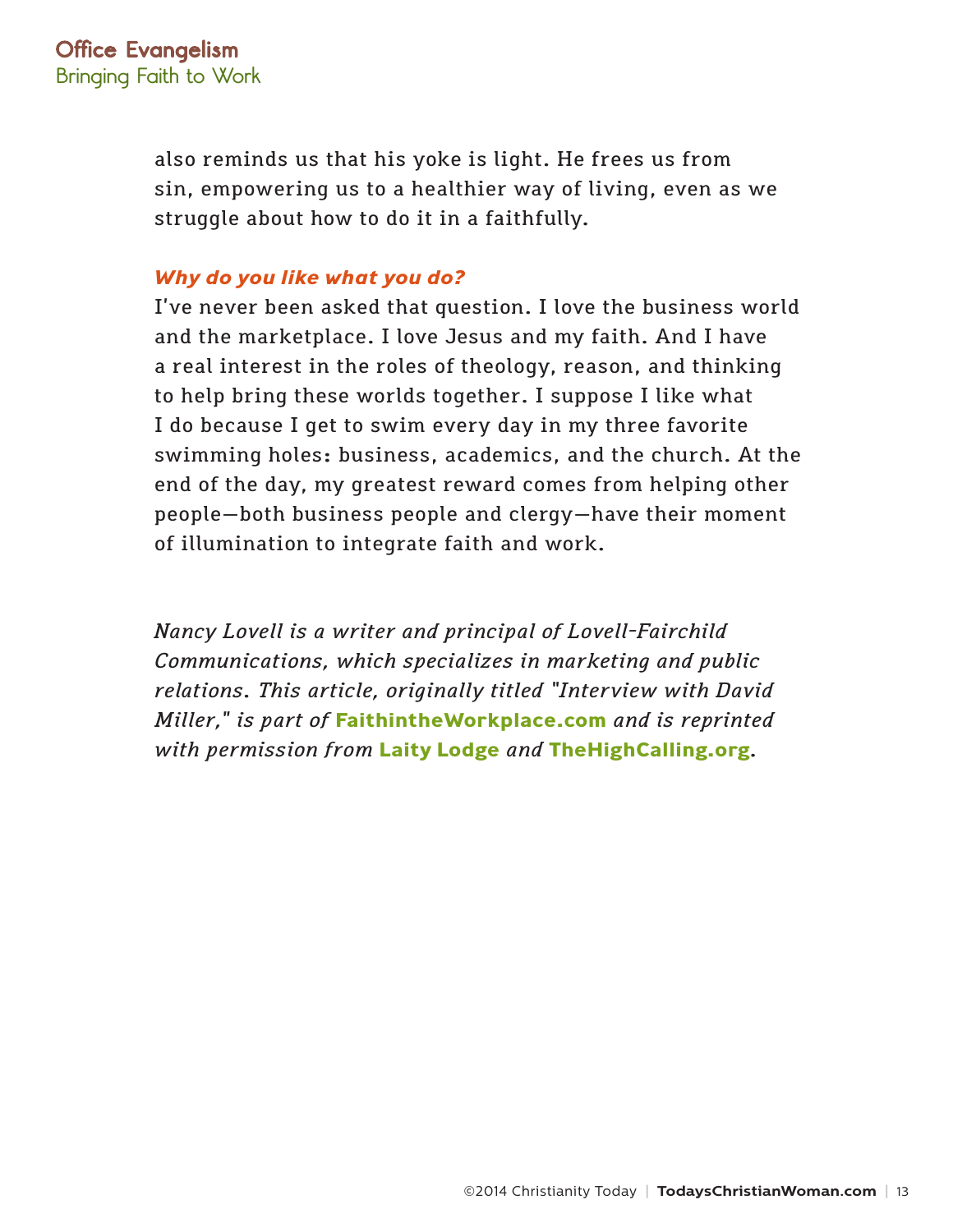## Reflect

£ *Early on in his career, David Miller describes himself as "the quintessential compartmentalizer." When have you compartmentalized your faith and work, keeping them separate rather than integrated? (If applicable, share a time when you've kept them too separate.)*

£ *To a certain degree, it is quite appropriate to keep some aspects of faith expression out of the workplace. For example, belting out a worship song from your cubicle might not be a good idea! The apostle Paul seems to be hinting toward this idea (within his own historical and cultural context) in* **1 Thessalonians 4:11–12***. Read the passage, then list some actions or behaviors you intentionally refrain from in order to win the respect of others, to do your work well, and to honor your employer's expectations.*

 $\bullet$  *Miller claims there's a "difference between obnoxious harassment and an attractive life of faith." What* is *the difference? Describe specific examples of attitudes or behaviors that fit each category.*

£ *Read* **1 Peter 2:11–17***; though not specifically about work, the principles in this passage could easily translate into the realm of being a Christian and a good employee. How would you sum up the main ideas here in your own words? How does this passage challenge you personally in your job?*

£ *Miller asserts, "There's a way for people to have a faith identity and mention it without causing a ruckus." For example, rather than hiding or downplaying the important role your church plays in your life, what about "casually mentioning a sermon that weekend or [telling a coworker] that you're leaving early for choir"? Do you find it easy or difficult to speak naturally about your faith and church involvement in conversations with coworkers?* 

£ *What role can casual "hints" about faith like these play in witnessing to coworkers?*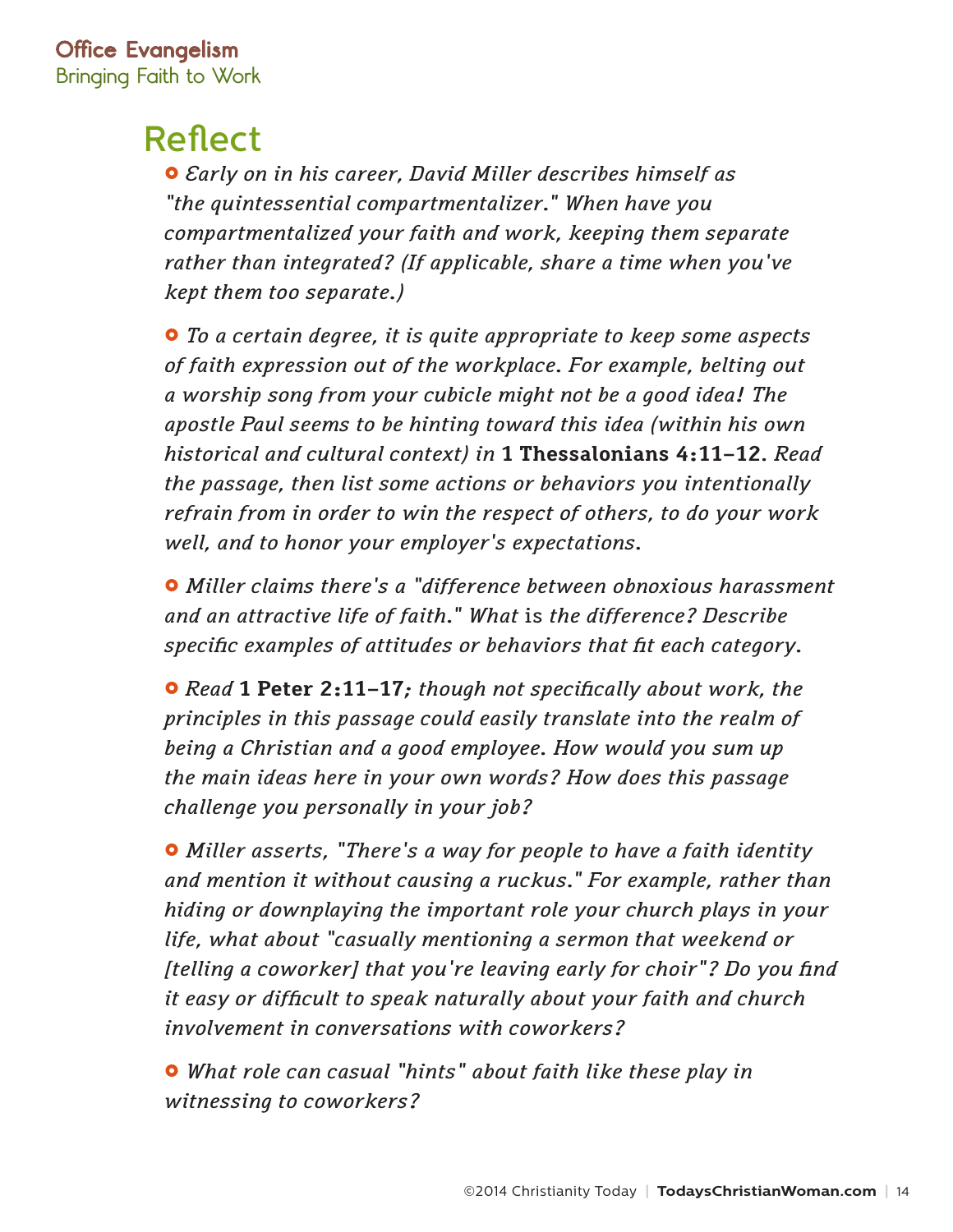<span id="page-14-0"></span>



## Love Your Coworker As Yourself?

Bringing love to the workplace By Christopher de Vinck

**I** am in charge of 32 English teachers in the second largest high school in New Jersey, and it is my honor to serve those teachers as their "boss." It is a standing joke that my colleagues call me boss now and again because they know how much this term annoys me, and how it defines the opposite of who I am and how I treat the people who have been entrusted to my care and evaluation.

A new teacher found me in the hall on the first day of school in September and enthusiastically stopped me. "Chris, I have to tell you something. I woke up this morning, jumped out of bed, threw my arms in the air and said 'I'm a teacher!'" She knew I would be delighted for her.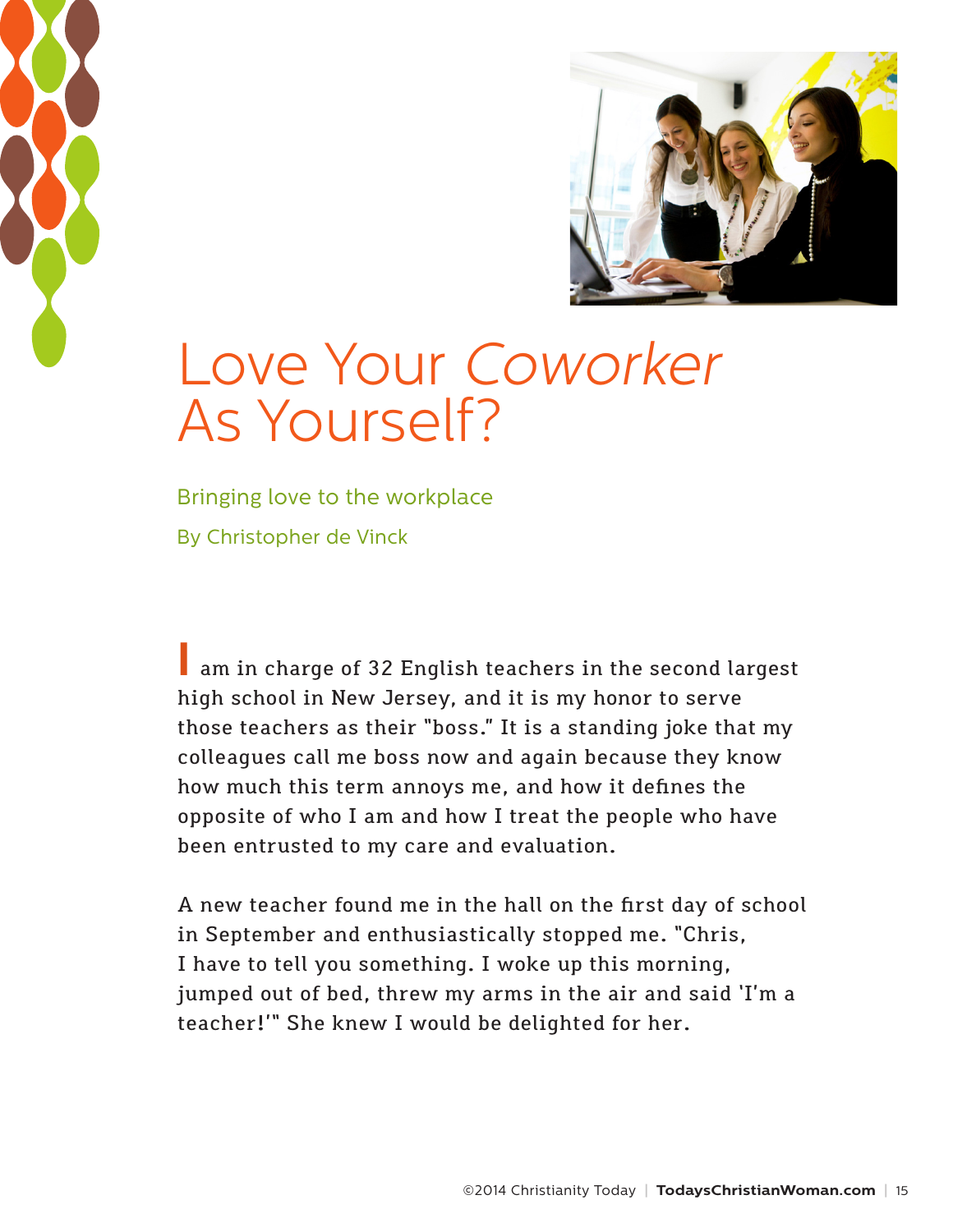One of my top senior teachers said to me the other day, "Chris, I am blessed with my students, each day." He knew I was eager to hear such words of joy.

The oldest teacher in the department read to his students a section of *To Kill a Mockingbird* with such passion and goodness, and then said, "Good people, do you see how Atticus tried to help Tom Robinson because of his deep sense of what was right?" I left a note in this man's mailbox that said, "How lucky the students are to have you as their teacher."

I have found over the years that the best teachers know their subject matter, deeply care about the academic and social success of their students, and have a personality of confidence and goodness—valuable qualities no matter what we do for a living.

Do the people beside you love their work? Does the person in the next cubicle care deeply about the clients? Can you recognize each person in the sales force as an individual with a unique personality of goodness, talent, and will? Healthy professional relationships involve dialogue. People who work for a common cause need to talk to each other whether that common cause is making money, designing cars, teaching children, or painting buildings. When we love what we do and love the people we work with, we build better products, create better innovations, and return to our homes each day with a sense that we made a difference in the world.

Above all else that was written in the Bible stand the words Christ said when he summarized the law and the prophets. The religious leaders asked, "What is the greatest commandment?" His answer: Love God. Love one another.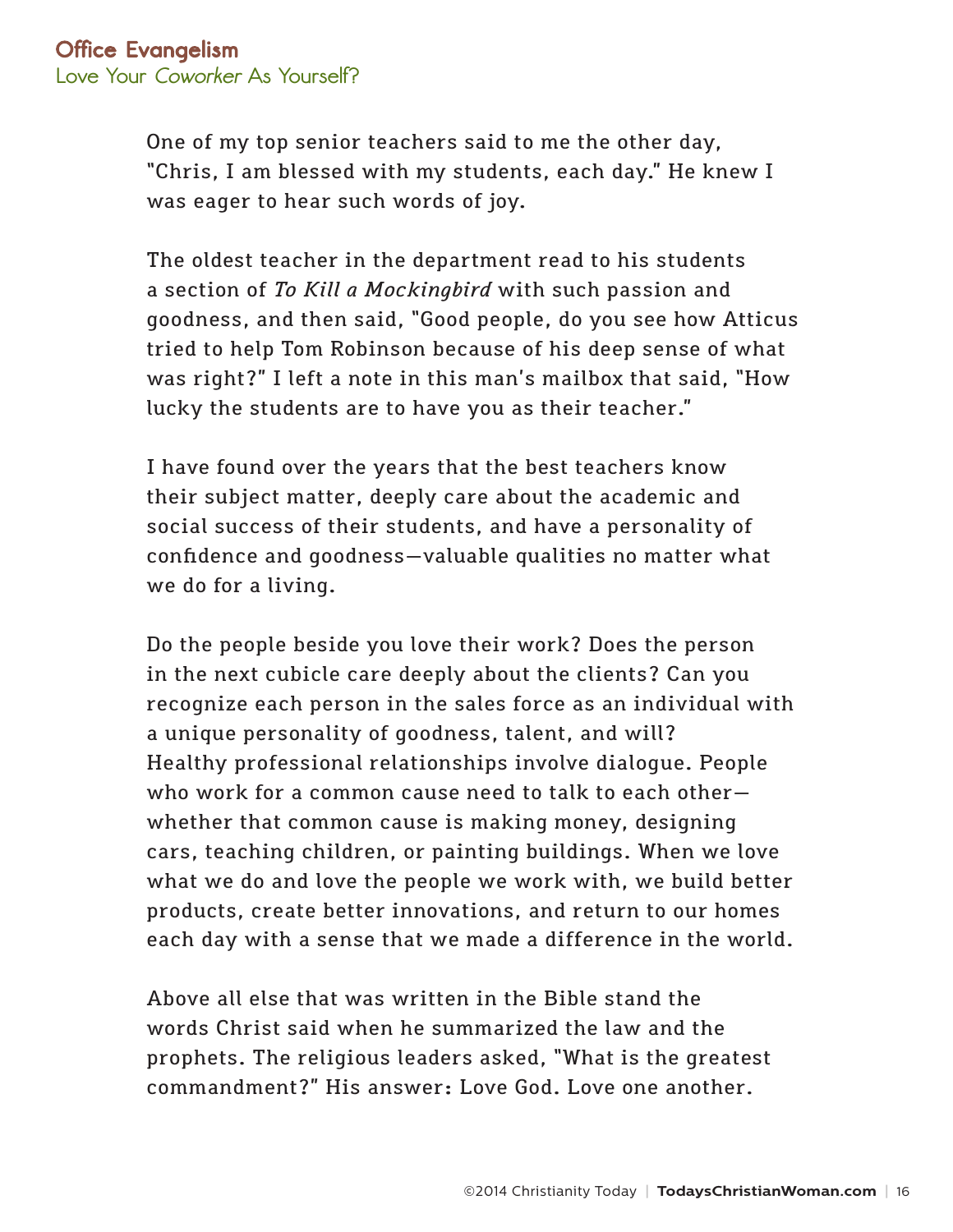In our professional world, we need to love the people beside us. We need to avoid jealousy, personal competition, and backstabbing. Instead, entwine the labor relations in love. A team of people can understand each other's strengths and weaknesses. They can share their dreams, sorrows, faith, and fears. When a team works in a life-giving environment, our labor is rewarded with more than a paycheck. We are also rewarded with a sense that our time together was holy and significant.

Ask yourself each day, "Was I a good employee of God today?" "Have I enriched the life of my coworker today to strengthen our professional relationship?"

We work best in a place where we are valued. We work best in a place where we are part of a supportive, loving team. We work best when we know that we are not alone.

*Author and essayist Christopher de Vinck was a high school teacher and administrator for 25 years. This article, originally titled "How to Love Your Coworkers," is part of*  **[FaithintheWorkplace.com](www.FaithintheWorkplace.com)** *and is reprinted with permission from* **[Laity Lodge](www.laitylodge.org)** *and* **[TheHighCalling.org](www.TheHighCalling.org)***.*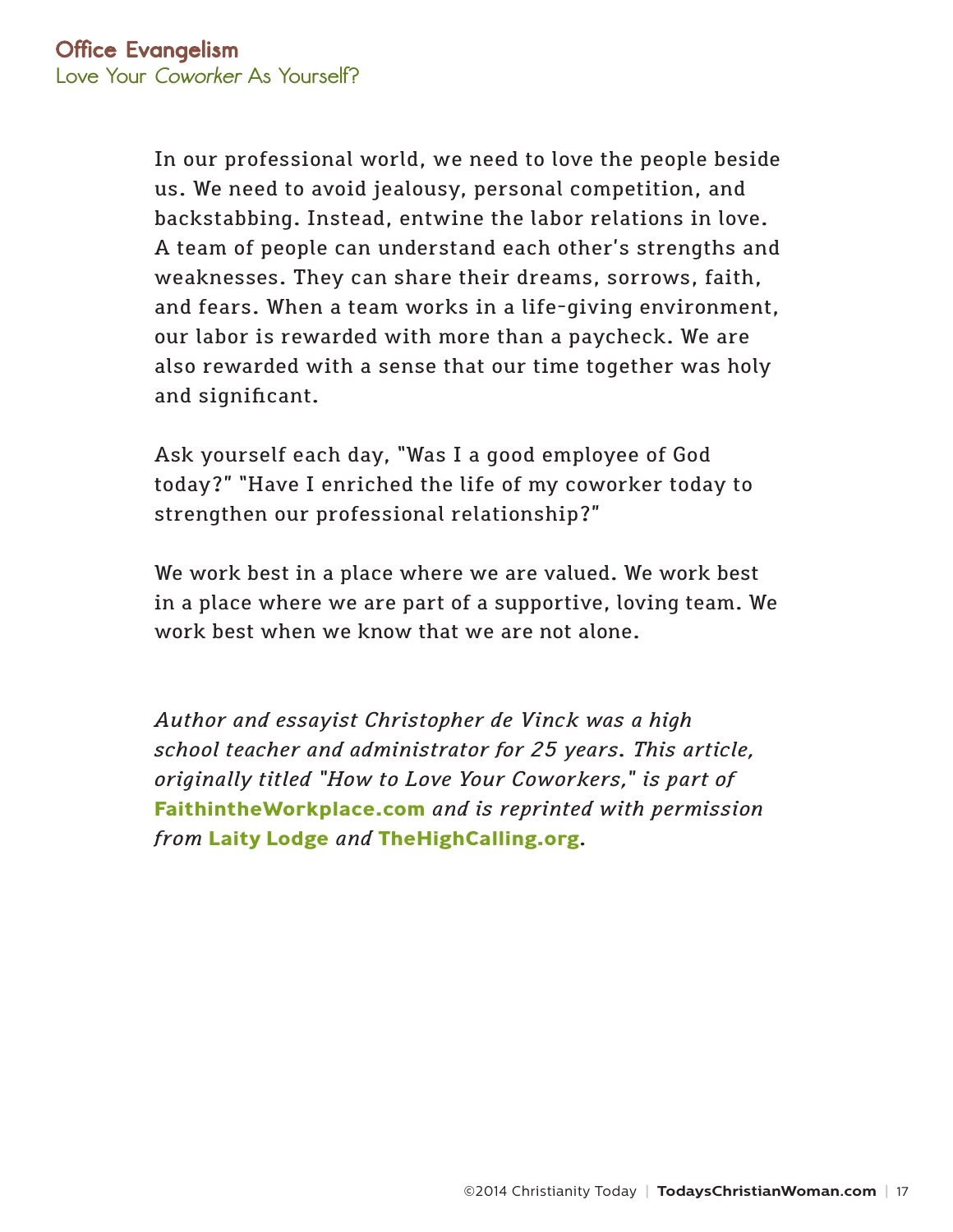## Reflect

 $\bullet$  *The author lists several important reasons we should care for our coworkers, noting the power strong teamrelationships have in business. But most important, he says, are the teachings of Jesus. Read* **Matthew 22:34–40***. Think of a person you admire who does a good job of living out these two commandments; what is he or she like? How does he or she express love for God and others?* 

£ *Think of one or two specific coworkers who are difficult for you to work with—whose personalities, behaviors, opinions, or actions rub you the wrong way. Now imagine Jesus saying directly to you, "Love (coworker) as your self." What's your gut response? Why?*

£ *Read* **Galatians 5:16–26***. Several of the "acts of the sinful nature" (***5:19–21***) are common in many workplaces. Which stand out to you as areas of struggle for a Christian in a secular workplace? Share some modern-day examples.*

£ *The author challenges us to "avoid jealousy, personal competition, and backstabbing. Instead, entwine the labor relations in love." What do you think he means? Brainstorm ways you could more effectively relate to your coworkers in love.*

£ *Imagine how your more consistently living out the fruit of the Spirit (***5:22–23***) would impact your coworkers. How do you feel challenged or inspired to do so?*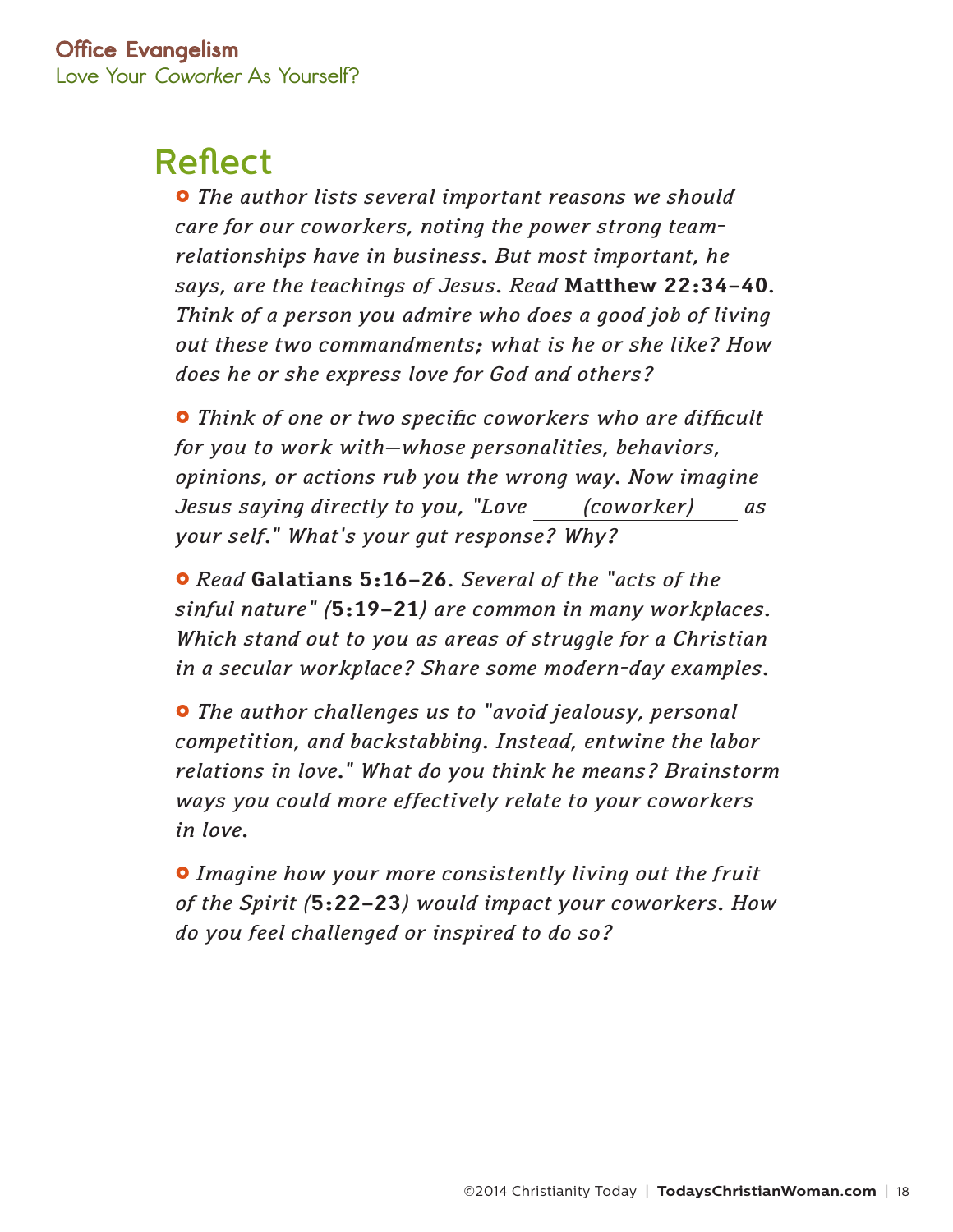<span id="page-18-0"></span>



## Community and the Cubicle

Sharing the gospel by investing in others By Jonathan Dodson

**A**bout forty million American white-collar employees work in a cubicle. What began as a customizable work environment has turned into an urban dungeon. Cutting us off from contact with the real world, the cubicle is scorned for suffocating productivity and community. Attempts to correct these individualistic work environments, such as co-working or collaborative workspace, have met with little to moderate success. Does work have to be so isolating?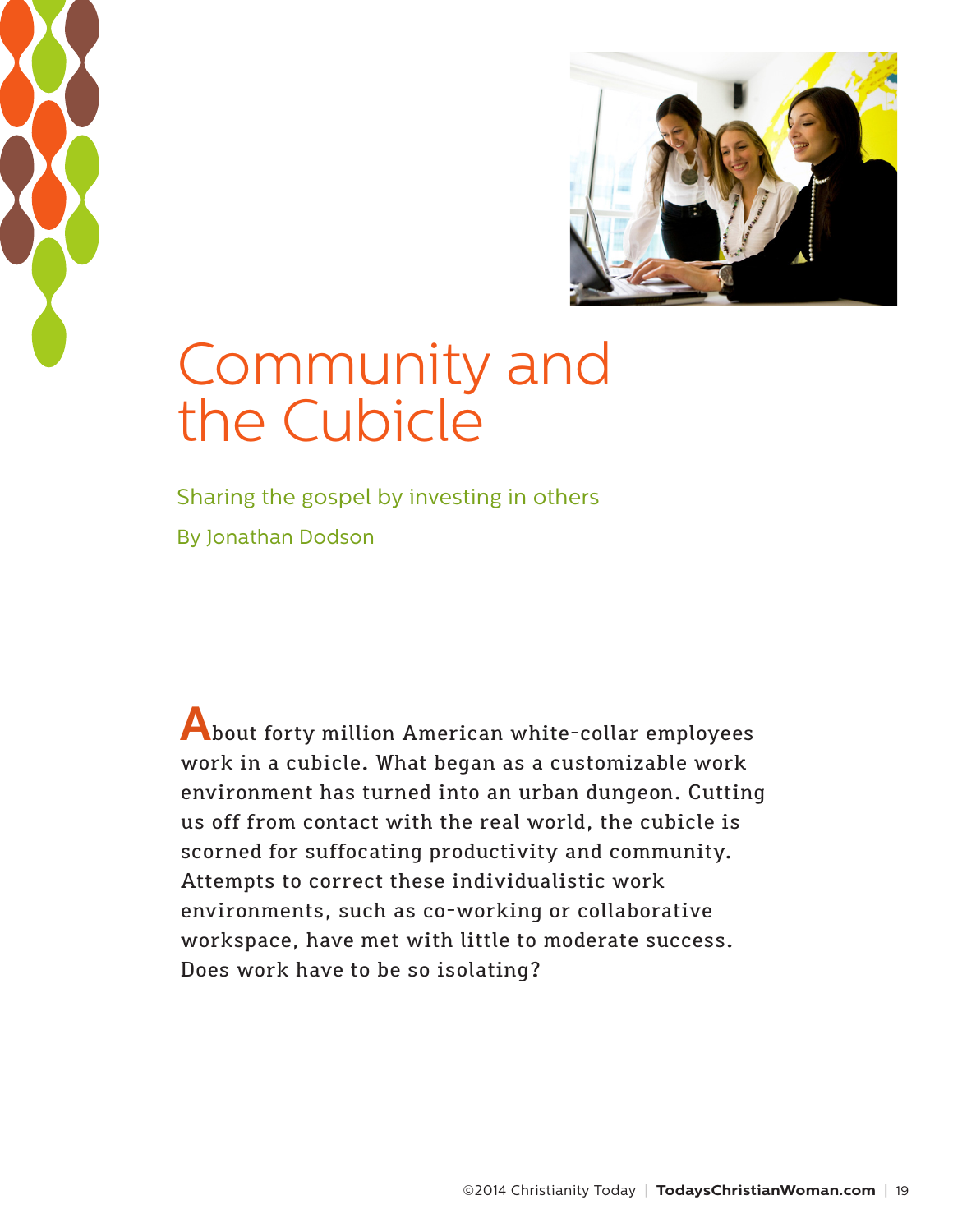In a thoughtful essay on tobacco production from *Sex, Economy, Freedom, & Community*, Wendell Berry lists the benefits of tobacco work. (The morality of tobacco work is another issue altogether.) Among them is the practice of "swapping work." Tobacco, Berry points out, is a very "sociable crop," one that calls upon the entire community for help in the setting, cutting, stripping, and harvesting of tobacco. He comments: "At these times, neighbors helped each other in order to bring together the many hands that lightened work. Thus, these times of hardest work were also times of big meals and much talk, storytelling and laughter."

I suppose that tobacco farmers could have insisted on doing the work alone, but it wouldn't have been near as fun or efficient as swapping work. But there's more merit to work swapping than efficiency. Berry's reflections reverberate with community. Words like *neighbor, each other, together, many hands, big meals, storytelling*, and *laughter* seem foreign to the professional workplace, even to contemporary expressions of church. Yet, many of these words and concepts occur frequently in New Testament descriptions of the early church.

For example, Acts consistently describes a church that experienced a steady state of Christian community, not just meeting one another on weekends. They devoted themselves to sharing meals, needs, possessions, and a mission (Acts 2:42–47). This radical community was in response to the gospel of Christ, a community-cultivating message that enriched the surrounding social fabric of Jerusalem (Acts 4:32–37). The gospel promoted community in private and in public, through the ministry of reconciliation. They sought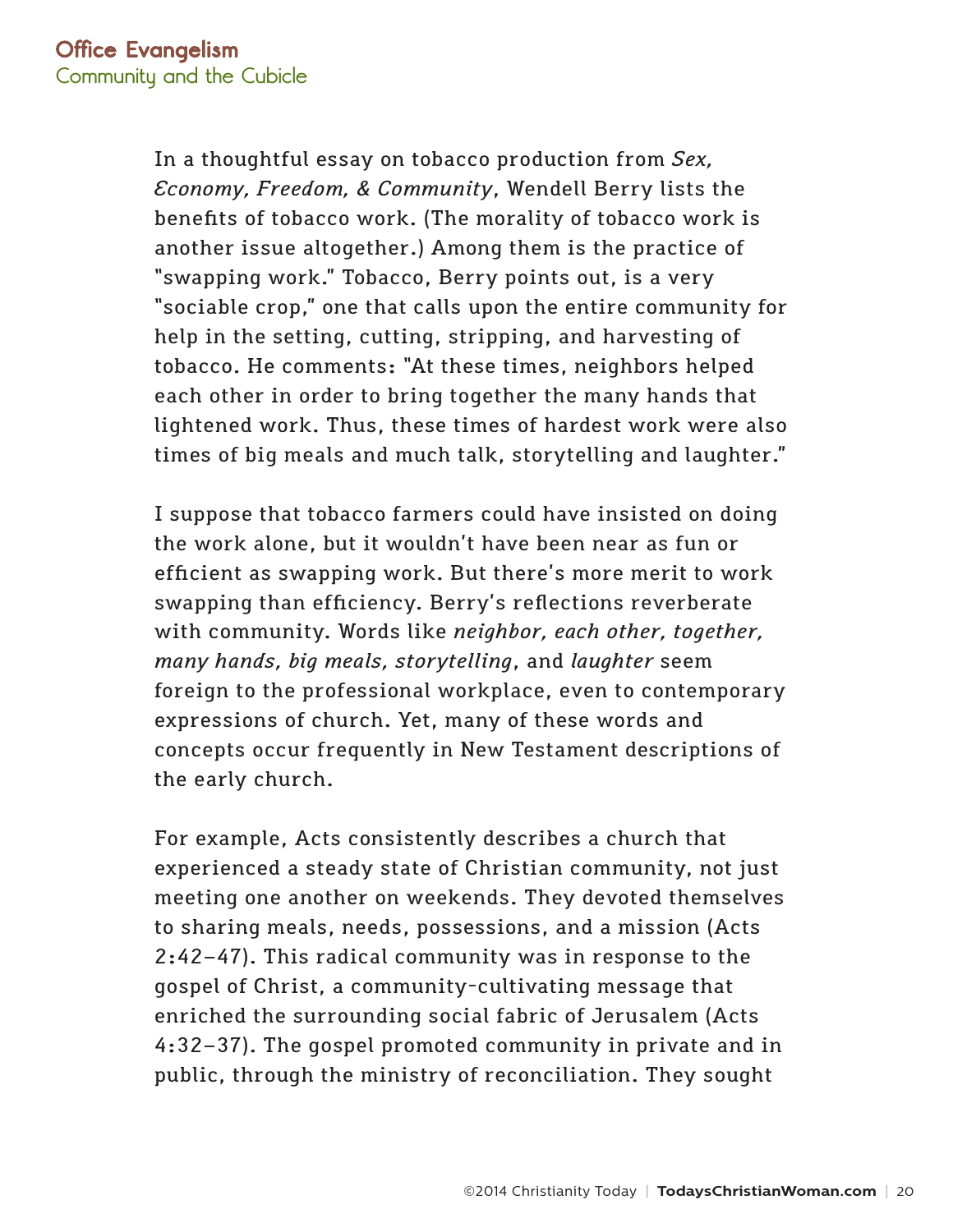God-centered reconciliation (Acts 2,7,17), ethnic reconciliation between Jews and Gentiles (Acts 10,15), and social reconciliation of the poor, sick, and lame (Acts 3:1–10; 5:12–16). The gospel of reconciliation brought very different people together publicly and privately, renewing Jerusalem socially and spiritually.

What would it look like to extend the community-cultivating power of the gospel into our cities, our workplaces, our churches? How would the workplace change? In the city, when our workload increases, community often declines. We buckle into the cubicle for days, only to emerge a worn-out mess. Berry recounts an increase in community when hard work sets in—more laughter, more meals, and more hands. On the contrary, urban work deadlines often bring about despair, fewer meals, less sleep, and less time at home with the family. Far from enriching community, office work can isolate individuals from coworkers and families. Ironically, Tom Rath has demonstrated that community can increase productivity. In his book, *Vital Friends*, Rath points out that people with best friends at work are proven to be seven times more engaged in their job!

It would appear that the city has much to learn from the country. Although some vocations are not as sociable as others, the gospel compels us to work for community and reconciliation. To honor, serve, and love those that are different from us, even the employees that get on our nerves. What if you became an agent of reconciliation and community in your workplace? Company morale and output would likely increase, and so would the glory of God in your life. Perhaps some repentance from go-it-alone work is in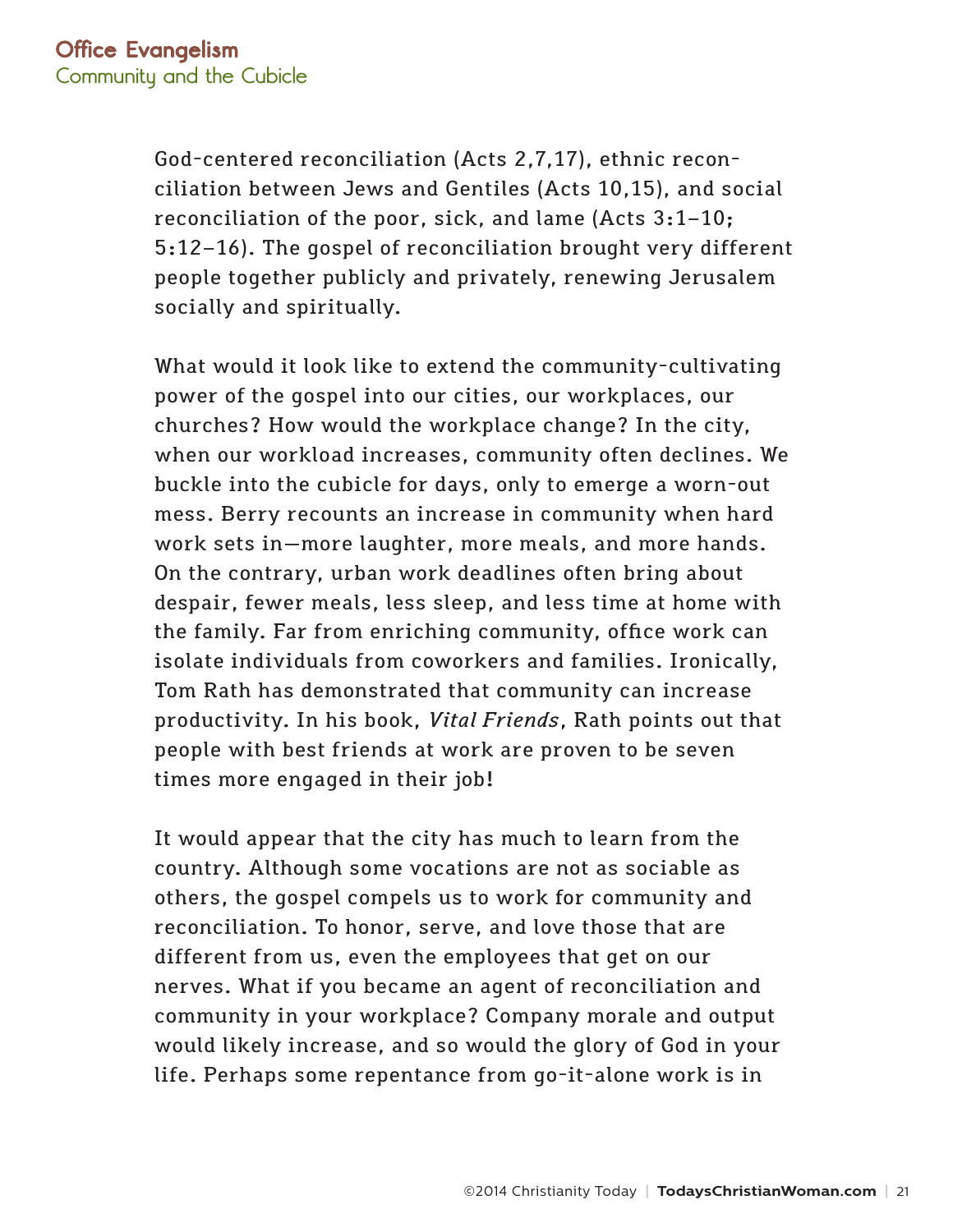order. The rural wisdom of "work swapping" could take us a long way in cultivating better work, better relationships, and better communities. Wouldn't it be great if Christians led the way?

*Jonathan Dodson is lead pastor of Austin City Life, a church in Austin, Texas. This article is part of* **[FaithintheWorkplace.](www.FaithintheWorkplace.com) [com](www.FaithintheWorkplace.com)** *and is reprinted with permission from* **[Laity Lodge](www.laitylodge.org)** *and*  **[TheHighCalling.org](www.TheHighCalling.org)***.* 

## Reflect

 $\bullet$  *On a scale of 1 to 10 (1 being non-existent and 10 being "we're all best friends!"), how would you rate the sense of community in your workplace? Why?*

£ *Jonathan Dodson describes the situation for many of us this way: "[W]hen our workload increases, community often declines. We buckle into the cubicle for days, only to emerge a worn-out mess. . . . [Our] work deadlines often bring about despair, fewer meals, less sleep, and less time at home with the family." When have you experienced periods of increasing stress and isolation at work? How has that affected you personally? How has it affected your coworkers?*

£ *Dodson draws attention to the impact that the early church's powerful community had on the surrounding social culture. Get a picture of their sense of community in* **Acts 2:42–47** *and* **4:32–37***. Obviously, there's a significant difference between community within the church and*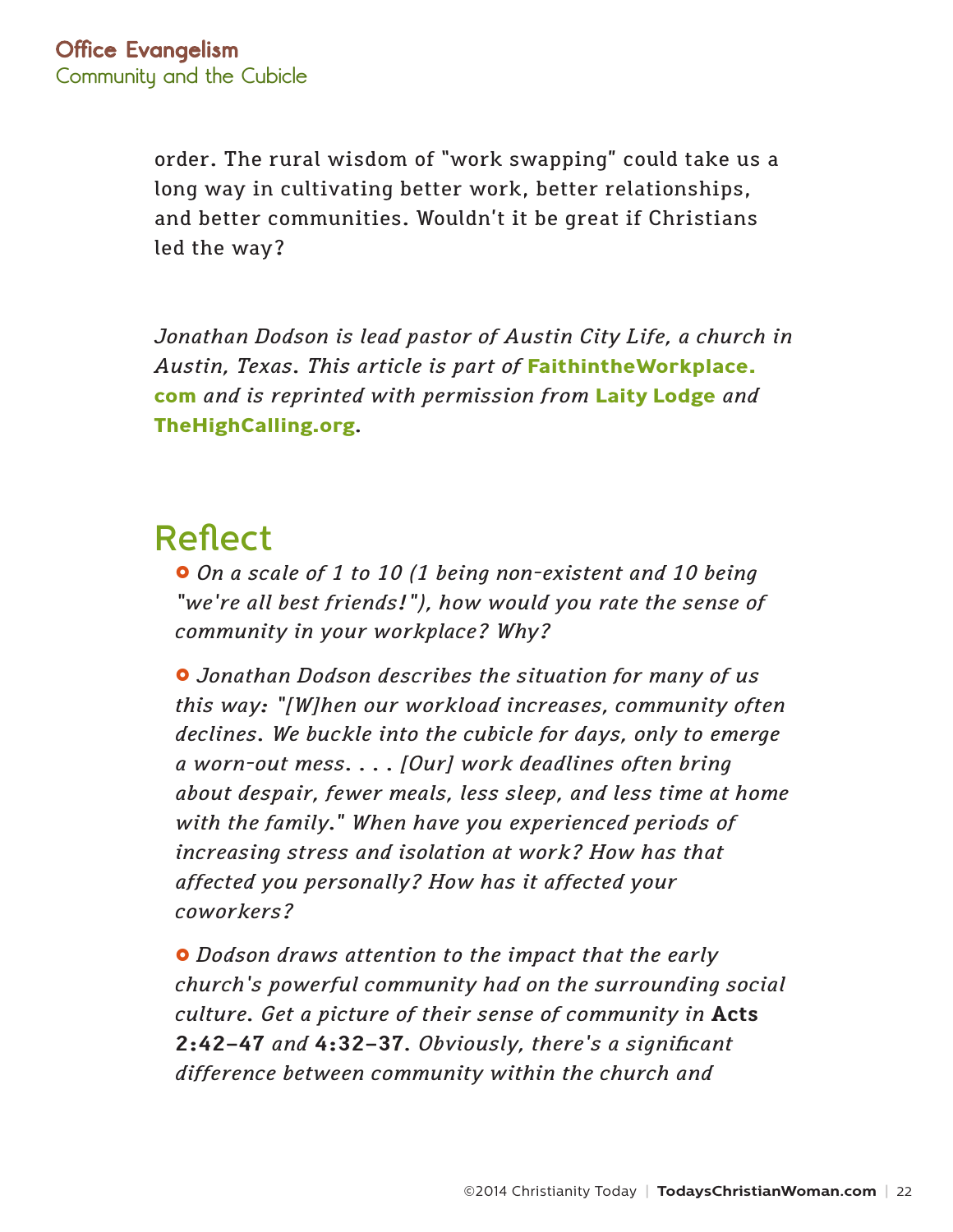*community in a secular workplace environment; keeping that in mind, what attitudes or actions of the early church could translate into the modern workplace? Share some examples.*

£ *What connection is there, if any, between community and evangelism? How can these two Christian practices work together?*

£ *Dodson claims that "the gospel compels us to work for community and reconciliation." He powerfully asks, "What if you became an agent of reconciliation and community in your workplace?" Dream big: how could you strengthen the sense of community in your workplace? How might your attitudes or actions influence your coworkers' view of Christianity?*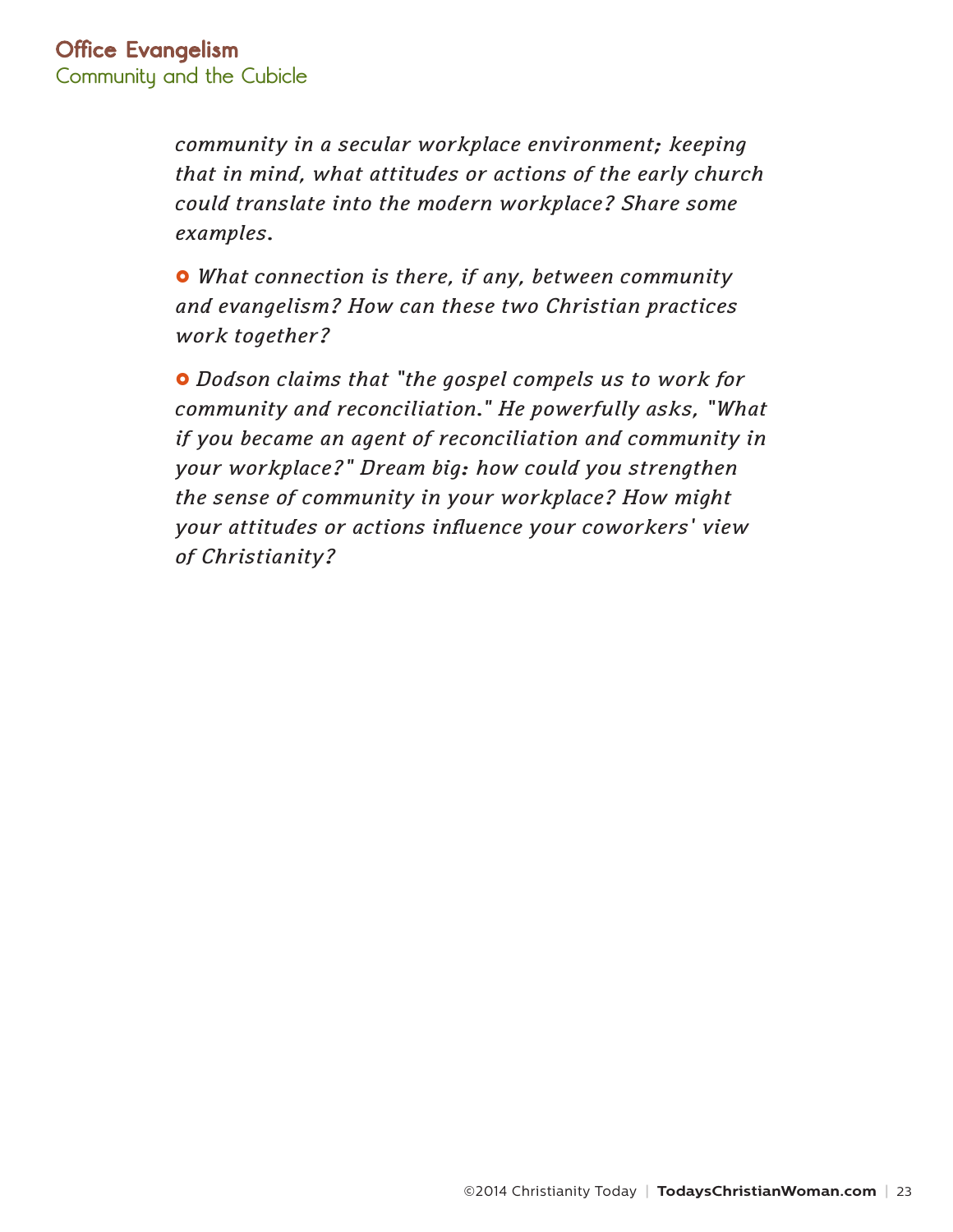<span id="page-23-0"></span>



## Witnessing from Weakness at Work

Sharing your faith during hard times By Caryn Rivadeneira

**O**ne of the greatest shames of my life is that never once during my first job out of college did I share the gospel with any of the people I worked with. While my friends there certainly knew I graduated from a Christian college, went to church, and believed in God, in several years of working together that was all they knew about faith in my life. At the time, my focus was so much on learning the ins and outs of magazine publishing and meeting my earthly achievement goals (after all, this was my dream!), that I failed to see the people around me as lost souls in need of a Savior and instead saw them just as people to laugh with and learn from.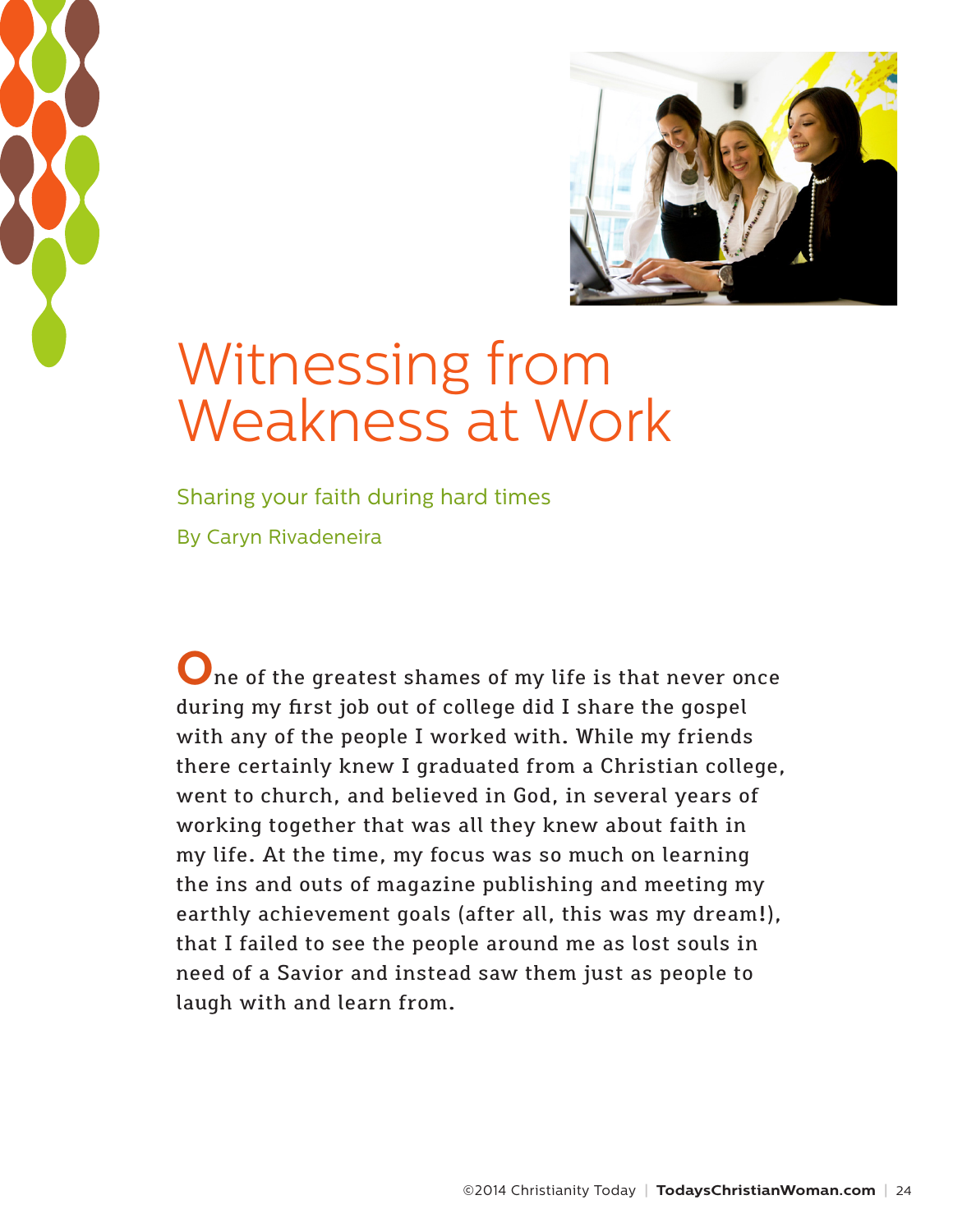Though I know I'm forgiven for this sin, to this day I can't think of certain colleagues without wincing—and praying that they are surrounded by Christians, who, unlike me, dare share their faith at work.

While my self-centered career goals certainly kept the focus off of other people's eternal welfare, it was also that I misunderstood what sharing my faith at work would look like. I didn't learn this until I started working at Christianity Today International years ago. Suddenly I was surrounded by once-lost people who had *found* their Savior, the sharing of faith was everywhere. The distinction was that we shared personal faith, rather than *the* faith. We talked of mighty ways God had moved, of huge disappointments, of doubts, of praise, of unanswered prayers, of our own often rocky journeys through a life of faith.

In my earlier job, I imagined sharing my faith at work would mean I had John 3:16 printed on business cards or had a huge "Repent or Burn" placard posted on my cubical wall. Maybe I'd have to invite a different coworker to lunch every day and ask—immediately after saying grace loudly—if she knew where she would go if she were to die right now. Any image I'd conjure up just didn't jive with my working environment—or my personality—so I passed.

If only I'd have had the wisdom of John Nunes, a professor at Concordia University in River Forest, Illinois. I heard him speak recently on "witnessing out of weakness." I love this premise—especially for the workplace. It means that you aren't standing on soapboxes telling coworkers they're going to burn in hell (this may get you burning in the HR department!), but instead puts you in the driver's seat of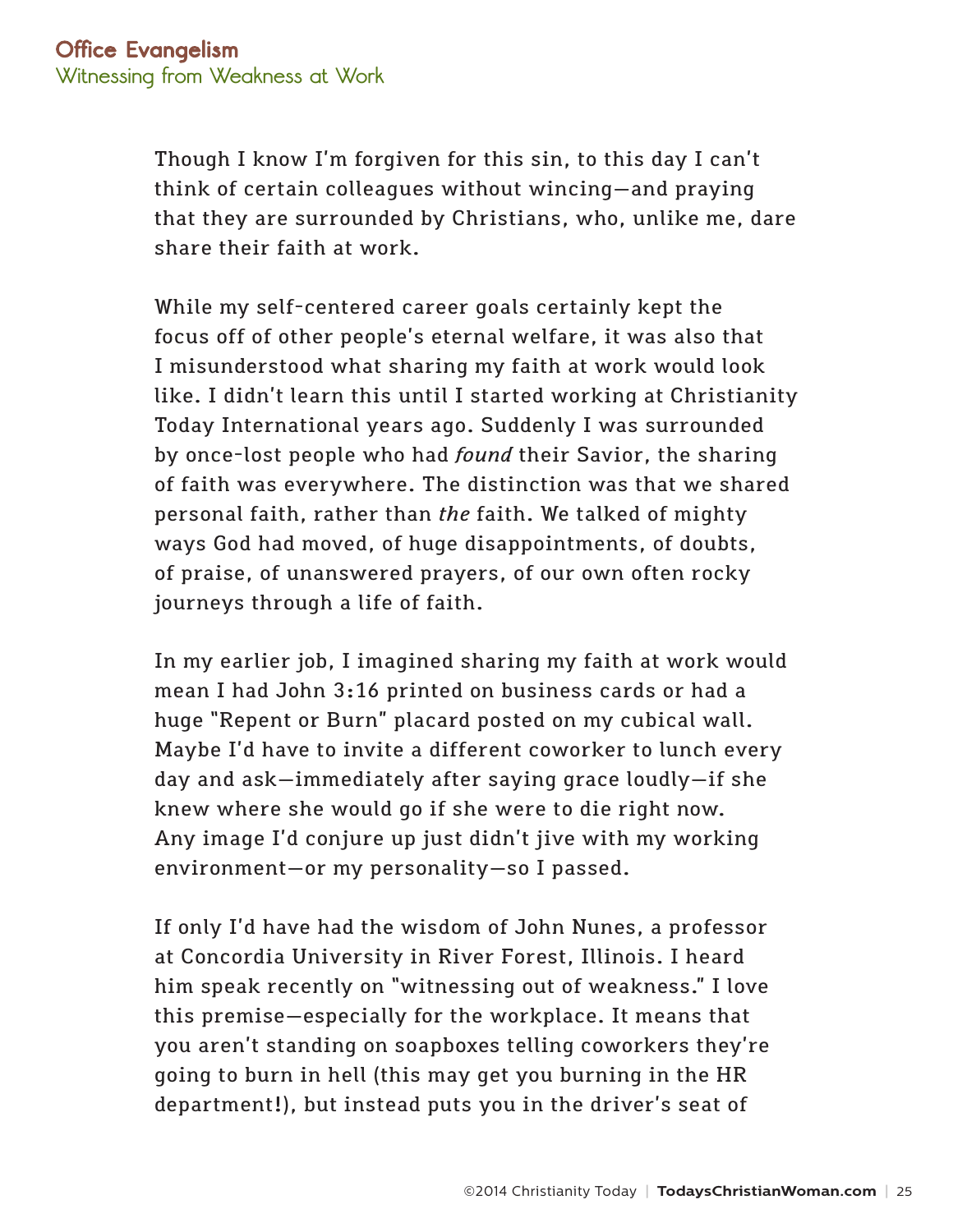conversations with coworkers that are less about personal righteousness and more about how Jesus has worked through your weaknesses.

Especially in a culture that so roundly attacks Christians—not always without good reason—it's important for the world to see Christians as we really are, not as we often pretend to be. They need to see us as messed up, wounded, and hurting people who have found the great Hope and our ever-present source of strength.

If you were to share with your coworkers the ways in which God has walked with you through difficult, stressful times at work and in life, it might offer glimpses of how God could embolden their own lives. If they knew that you too went through seasons of doubt—wondering if all this stuff about the Son of God rising from the dead could possibly be true—but were sustained by experiencing the Holy Spirit's work in your life, imagine the impact. And of course there's no better way to shine the irresistible grace that has saved wretches like us than to be willing to open up areas of struggle and mercy in our own lives.

Now, I'm not fool enough to suggest you need to bare your deepest sins to coworkers who may or may not use them against you. But I have come to realize that the strongest witnesses are the ones willing to give glory where glory is due.

*Caryn Rivadeneira is editor of* **[GiftedforLeadership.com](www.GiftedforLeadership.com)** *and author of* The Mommy Revolution*. This article was first published online at* **[GiftedforLeadership.com](www.GiftedforLeadership.com)** *in February 2007.*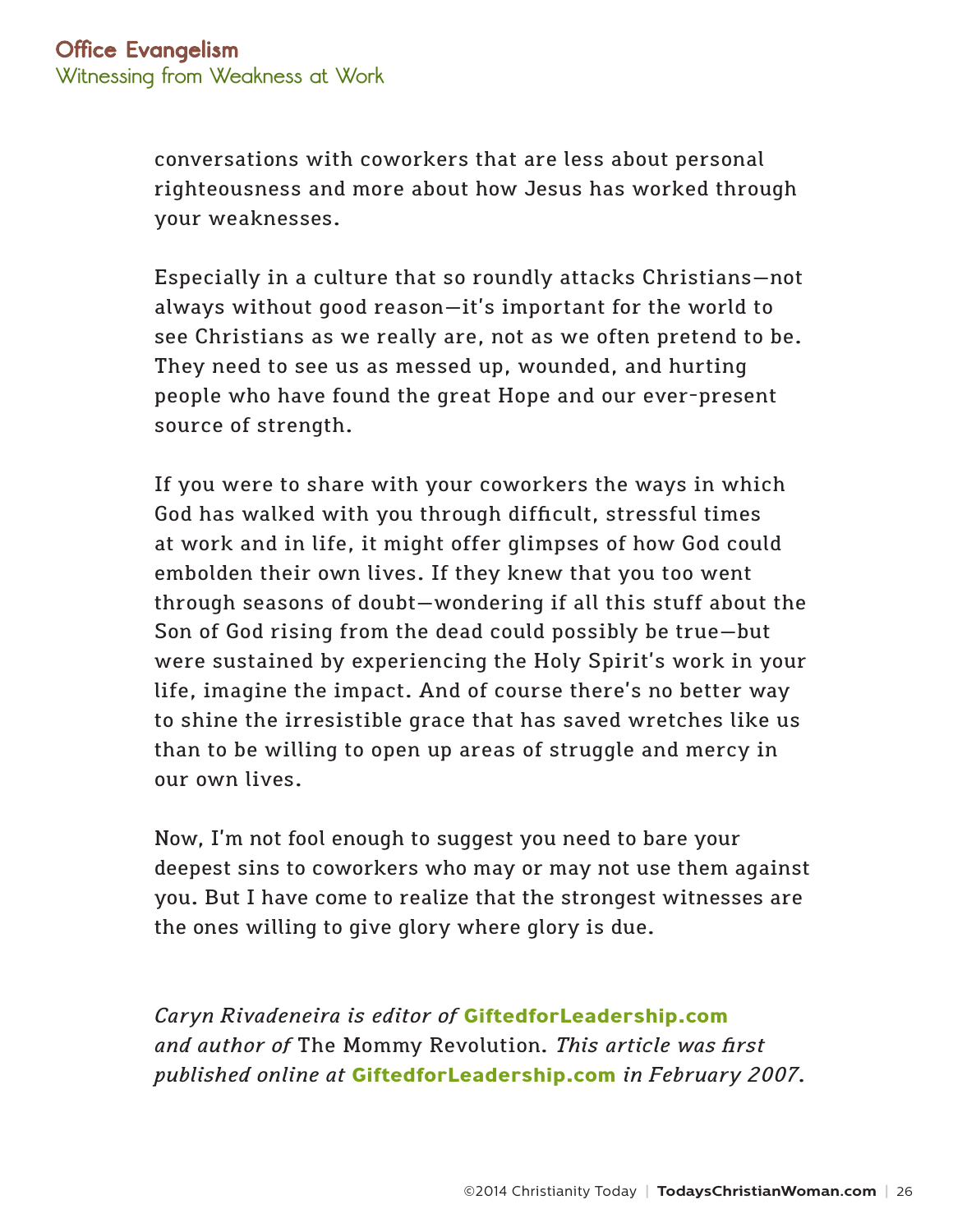## Reflect

£ *Caryn Rivadeneira writes of her strong sense of regret about missing many opportunities to share her faith with coworkers. Can you relate to Caryn? If so, how?*

 $\bullet$  Rather than trying to witness by presenting a perfect, polished *front to coworkers, Caryn puts forth the idea that "it's important for the world to see Christians as we really are, not as we often pretend to be." She goes on to say, "They need to see us as messed up, wounded, and hurting people who have found the great Hope and our ever-present source of strength." What's your reaction to this idea? Would you feel comfortable sharing a struggle, disappointment, or deep hurt with a non-Christian coworker? Why or why not?*

£ *One common approach to evangelism is the idea that we strive to live such a stellar, admirable, magnetic Christian life that others will be attracted to Jesus as a result. This "witnessing from weakness" approach seems to be quite different: letting down your guard, showing your weaknesses and struggles, striving to be transparent rather than to seem perfect. Can the two approaches co-exist? What are the strengths of each approach? What may be some dangers to avoid in each approach?*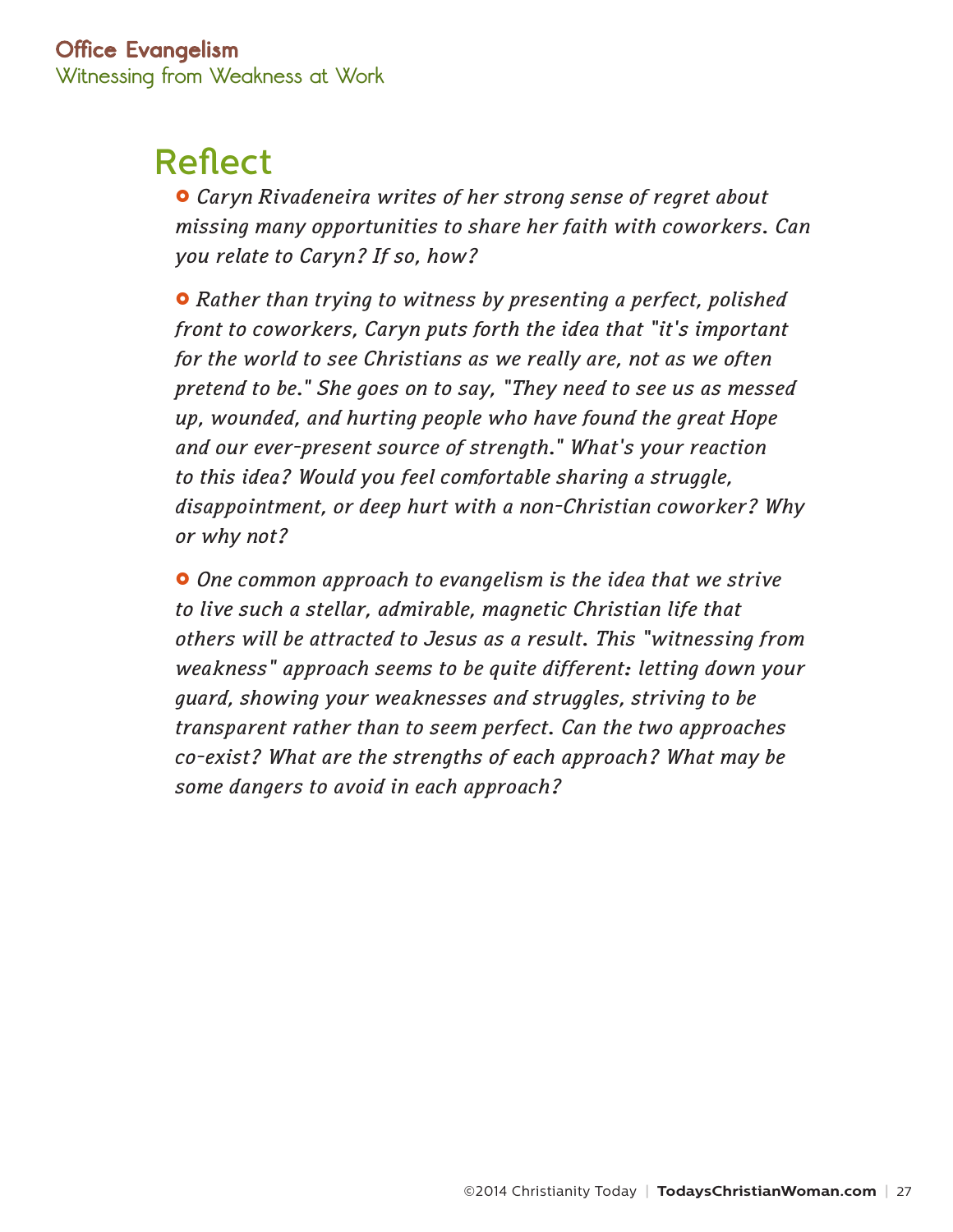<span id="page-27-0"></span>



# Ministry @ Work

Any job can be an outreach—it's all in your attitude. By Penny Schlaf Musco

**J**ose Zeilstra grew up in a church that focused on sending people oversees to share the gospel. "The feeling was if you're a true Christian, you go into full-time ministry; the business world wasn't a place for real believers," she says. Jose admits she rebelled against this mindset, eventually reaching the position of vice president at J.P. Morgan Chase. But it wasn't until she read *Roaring Lambs* by Bob Briner, a book in which Briner argues that Christians should be salt and light in all arenas of life, that she finally realized her career was a legitimate calling from God. "The first time I spoke publicly about my faith was for *Fortune* magazine," she says. "In the business world, it doesn't get more public than that." She connects her two worlds by attending and speaking at Bible studies and workplace seminars in Manhattan, as well as meeting regularly with a Christian mentor and a group of spiritually like-minded CEOs.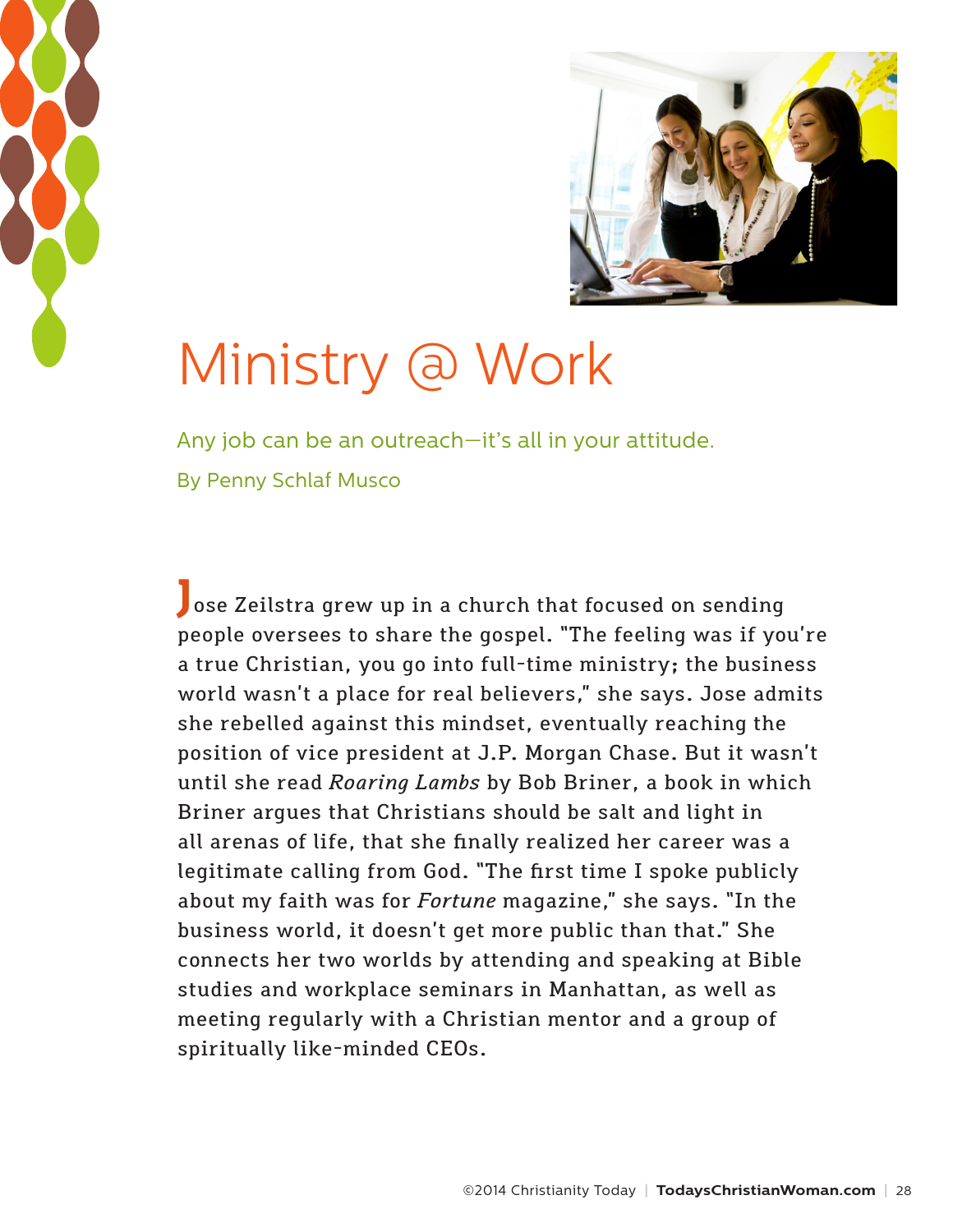Angie Tracey's revelation came at a women's event. "I'd seen the value of the National Prayer Breakfast and other prayer gatherings when I worked in Washington, D.C. So when I started working at the Centers for Disease Control and Prevention (CDC) in Atlanta, I felt strongly that our agency could benefit from having similar meetings. I immediately started praying God would bring someone to lead them." Then, while at a women's conference, the Holy Spirit told Angie she was that leader.

"I was going to send an email inviting our employees to a breakfast or lunch," says Angie. "I thought maybe I'd have 10 or 15 people respond, 20 if I was truly blessed." She quickly discovered that to use the CDC's e-mail system for this kind of solicitation, she had to establish an employee association. So Angie tackled the detailed forms and the bureaucratic layers typical of an agency with nearly 10,000 employees in 10 states. She prayed every step of the way, and to her amazement, what should have taken a year took two weeks start to finish. The first ever official Christian employee association in the federal government was born.

Within hours of approval, Angie received more than 200 emails and phone calls. Six days later, planes crashed into the World Trade Center. She believes God was preparing the agency to handle the extra stress from 9/11 and the war on terror. The first meeting attracted 225 employees; now the CDC Christian Fellowship Group has more than 500 members.

Jose and Angie would be the first to say they're not doing anything special. They've realized they don't have to separate their faith from their vocation; they're missionaries right where they are.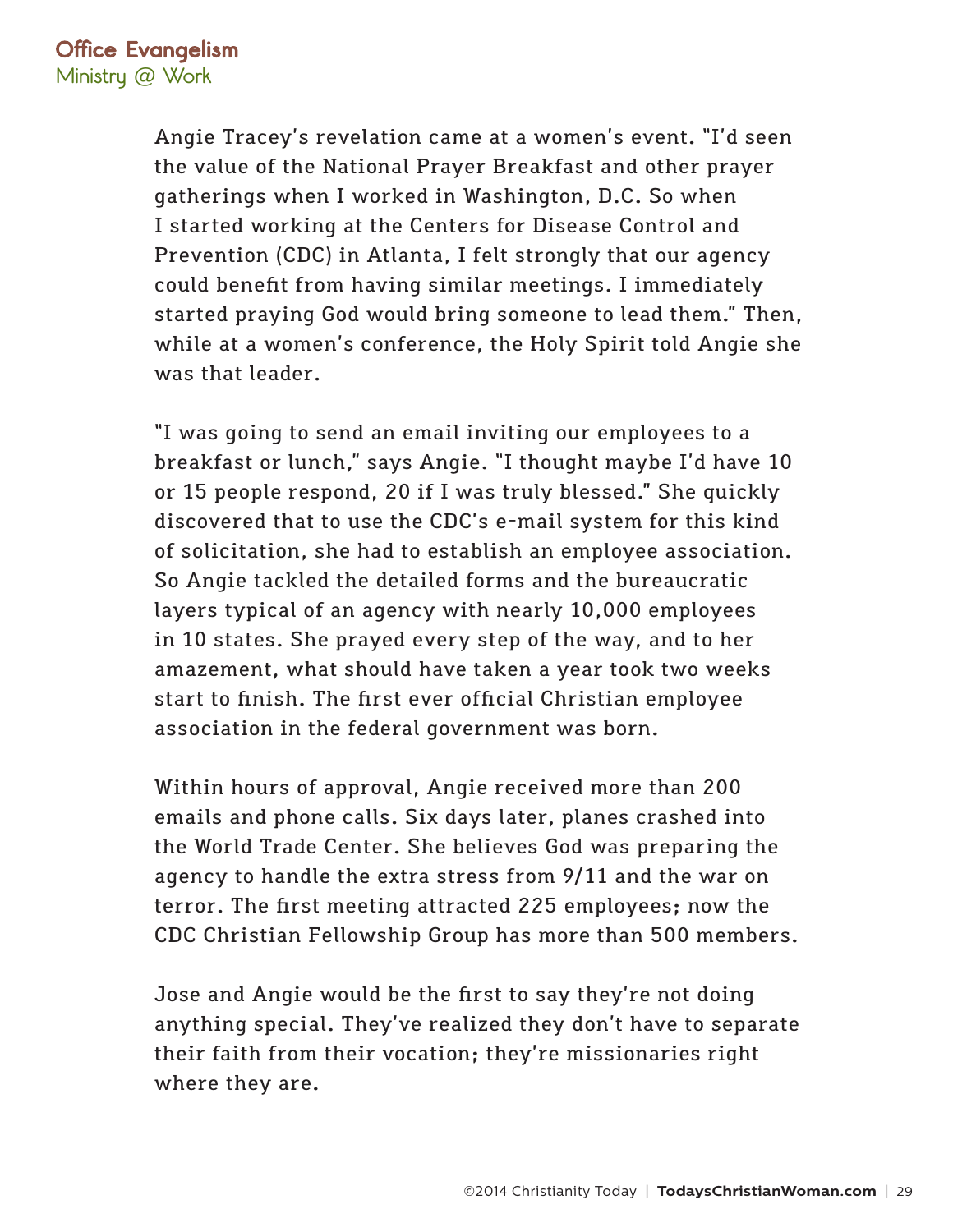#### **A sacred touch**

Bringing God to work is often referred to as workplace or worklife ministry. Os Hillman, director of the International Coalition of Workplace Ministries, defines it as "an intentional focus on equipping men and women in all spheres of work and society to understand and experience their work and life as a holy calling from God." Os points out that Jesus spent the majority of his life as a carpenter, not as a preacher; 122 of Jesus' 132 public appearances were in the marketplace, and 45 of the 52 parables are set in a work environment.

Dr. Bob Reccord, former president of the North American Mission Board of the Southern Baptist Convention and author of *Made to Count: Discovering What to Do With Your Life*, indicates that although the Hebrew word *avodah* is the root word of both work and worship, the Reformation effectively separated the world into two classes: secular and sacred. This split led to what Os sees as a "hierarchy of calling" within the church: "We said the most spiritual vocation is the pastor, then the missionary, then the full-time Christian worker, and then the stay-at-home mom, and way down at the bottom is the ad agency executive or the nurse. It's often an unspoken hierarchy, but it's there."

But when you read the Scriptures, you never find culture referred to as secular and sacred. "God literally intended for everything to have a sacred touch," says Bob. So while he doesn't intend to diminish the importance of pastors and missionaries, he seeks to raise the church's view of the calling to workplace ministries.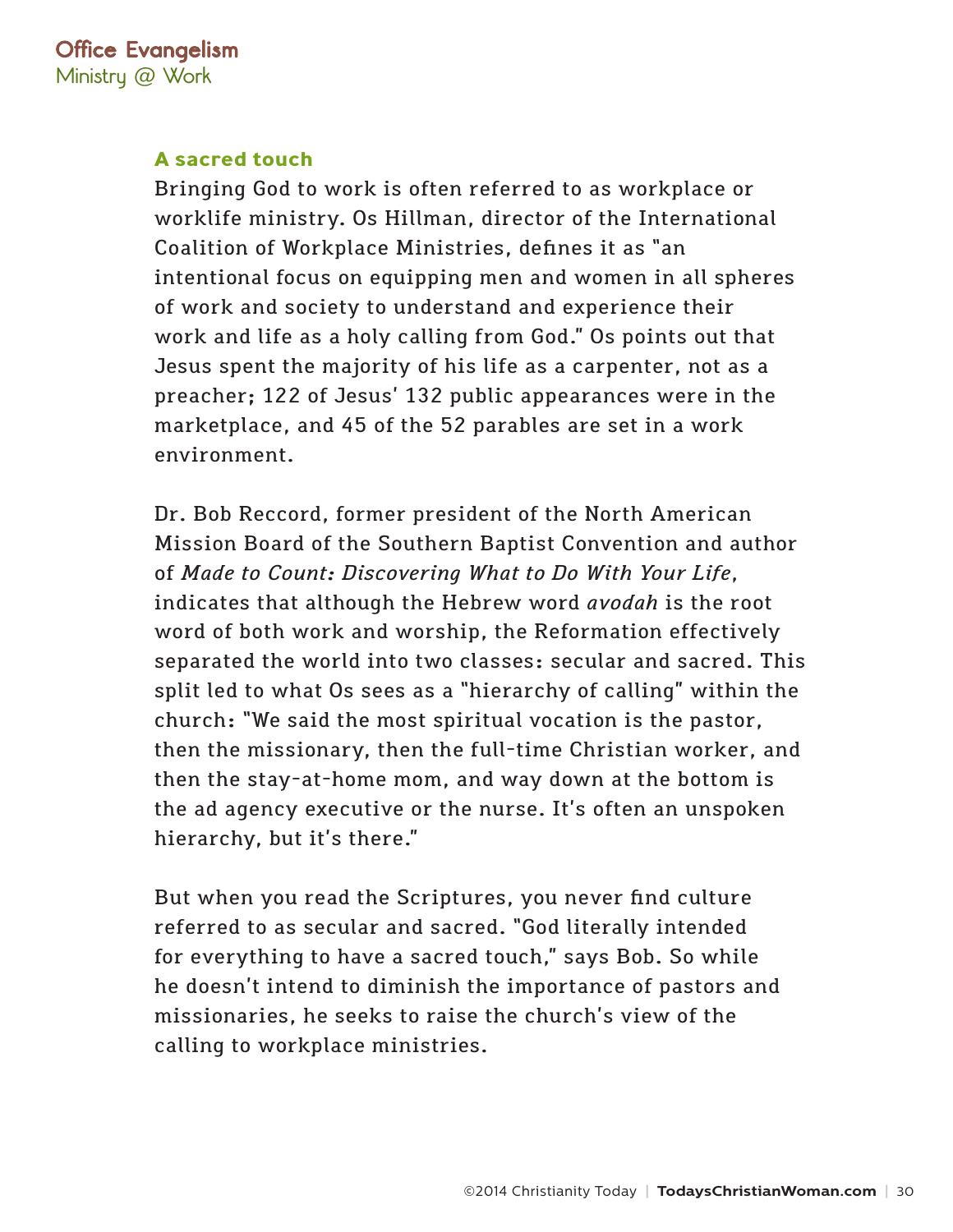#### **Preach not**

The path from vision for workplace ministry to concrete action isn't always clear. As Jack Munday of the Billy Graham Evangelistic Association emphasizes, "We're not encouraging people to go to work on Monday and start preaching." Instead, he says Christians must change the way we view our job, to see it not only as the place where we make our living, but where we consciously live out eternal values. That kind of perspective, he insists, can't help but positively impact the people with whom we spend the majority of our time.

"We hear a lot about the church's involvement in city transformation today, but we've not seen one city transformed in America," says Os Hillman. "The reason is that we haven't equipped, empowered, and affirmed those in the marketplace who have the ability and authority to make changes in the cities and in our culture." If there's going to be real revival in the nation, he believes it will come through Christians purposefully bringing their faith into this "9-to-5 window."

Linda Rios Brook couldn't agree more. She's the author of *Frontline Christians in a Bottom Line World* and president of the Lakeland Leadership League, which, among other things, ministers to the Colorado Springs community by providing affordable housing. "The kingdom is going to advance through commerce, science, the arts, and education," she says. "If all we ever tell people is that to be really holy you've got to have a job in the church, we're going to continue to forfeit our influence in those areas."

Angie knows how tough it can be to balance working for her earthly bosses and for the heavenly Boss. After a few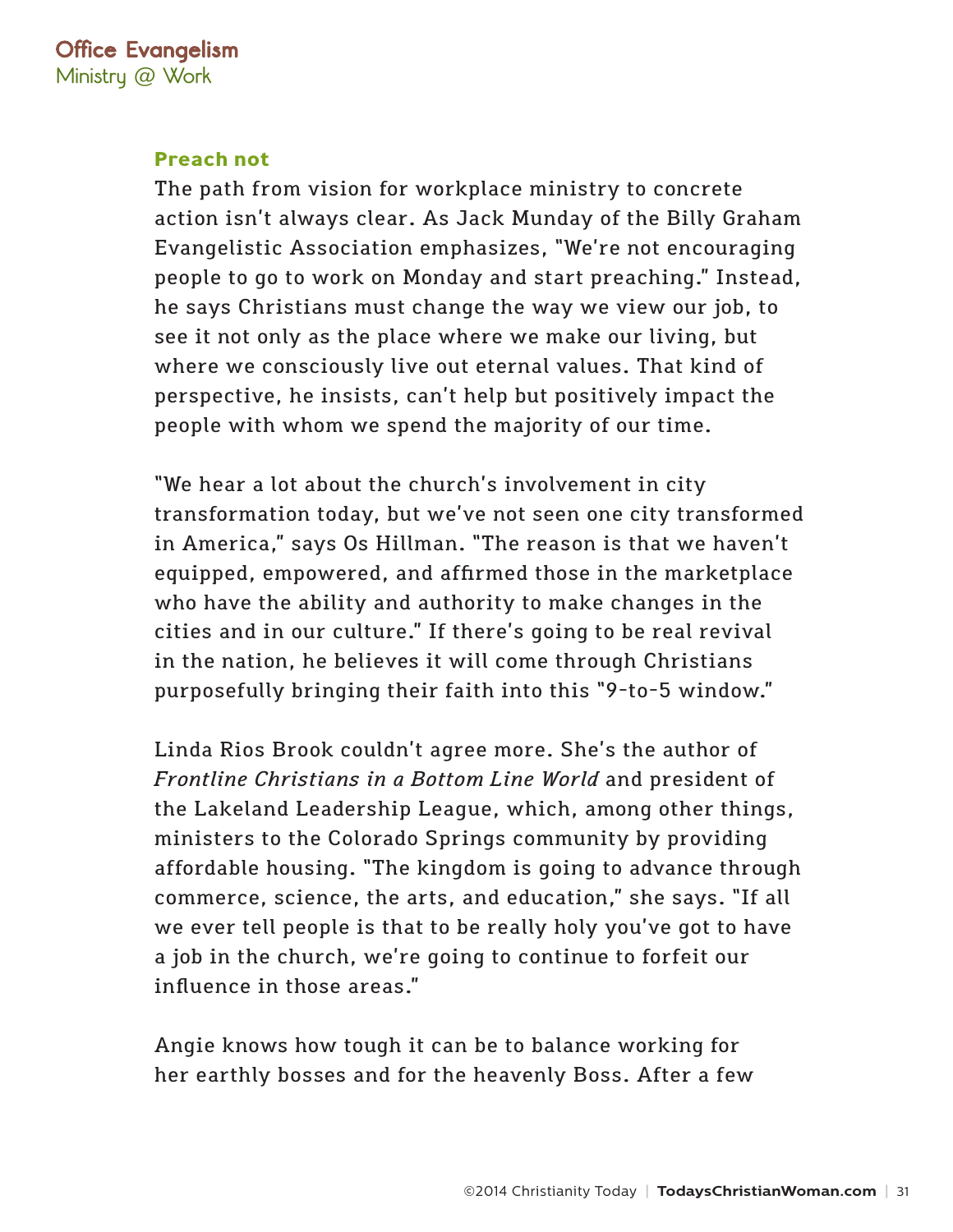employees took issue with her Christian fellowship group, the CDC reexamined the separation of church and state issues involved. "That's when I had to become quite an expert on the matter," she laughs. Her favorite tool is a set of guidelines released by the Clinton administration on respecting religious practices within the federal workplace. "It's amazing how much we employees can do and how little we Christians know about it," she says.

"Most groups are well aware that you can't force your religion on another employee," Angie adds. "As Christians, we wouldn't want to do that." Case in point: At the CDC, an atheist employee sent her a "venomous" email blasting the Christian fellowship group. After much prayer, Angie replied graciously, addressing the legal concerns, and the woman backed off. About a month later, the woman sent her another email: "'I thought you might want to know I was visiting one of our facilities and the Christian Fellowship Group there was having their Christmas party. I went for the first time, sang Christmas carols, and thought of you.'"

Like any good businesswoman, Angie keeps her eye on the bottom line: "I believe God equips us with certain skills to do the kind of job he has for us to do for society. But I also believe that as Christians we're ambassadors for the kingdom of God, and that's our job too."

*Penny Schlaf Musco lives and works in New Jersey. This article was first published in the July/August 2007 issue of*  Today's Christian Woman*.*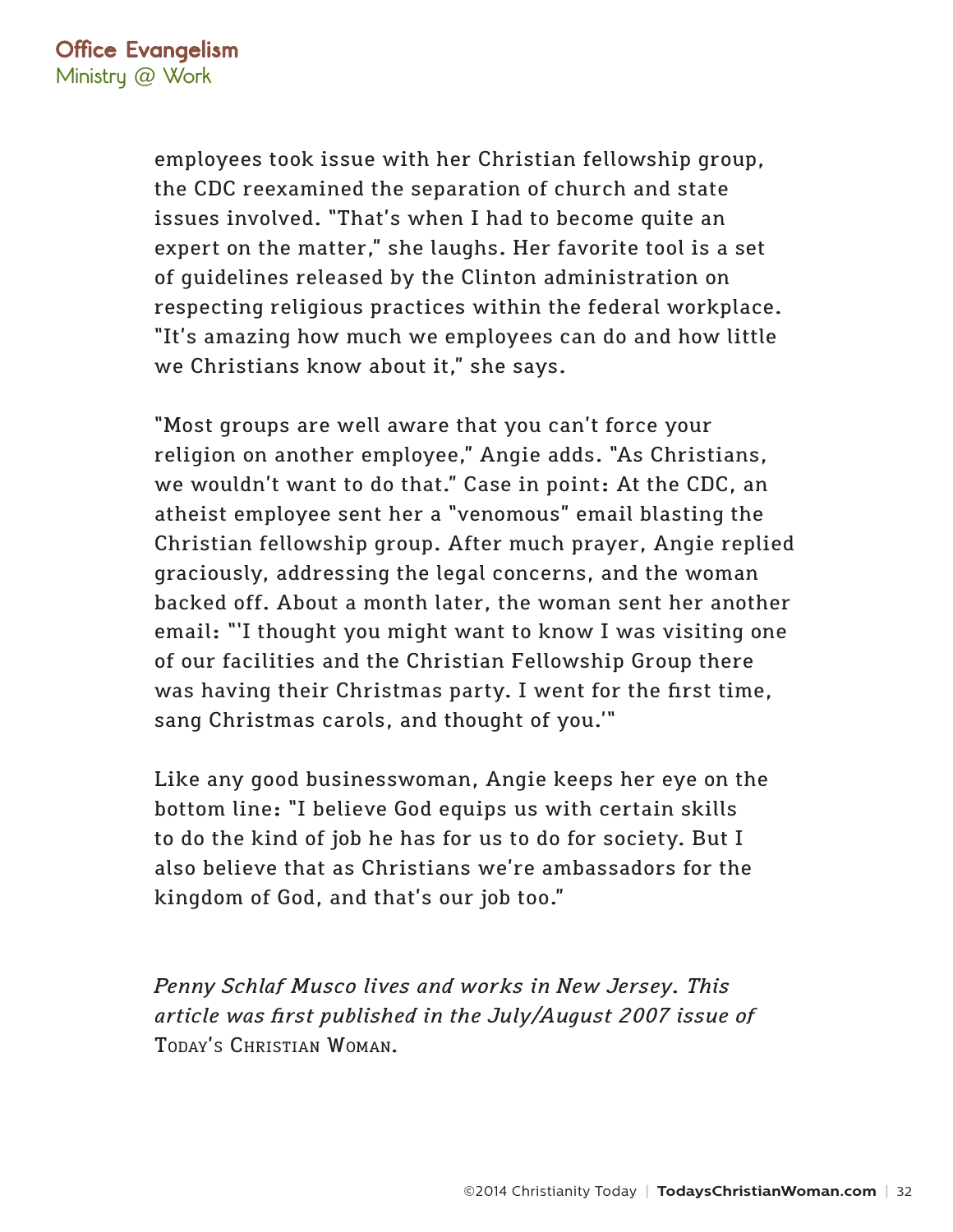## Reflect

£ *Jose Zeilstra spoke publicly about her faith—*very *publicly by talking about it in a major magazine. Angie Tracey organized a Christian organization within her agency. These are* bold *steps! Put aside your fears for a moment and just imagine: What are some big, bold steps you could take in Christ's name in your workplace? (Share ideas even if they scare your socks off!)*

£ *Read* **Matthew 28:16-20** *and* **Acts 1:8***. One key aspect of both of these passages is that witnessing and disciple-making happen within the context of God's presence. Jesus promises that he is with us; the Holy Spirit empowers us. How attentive are you to God's presence during a usual workday? How could you heighten your awareness?*

£ *In what ways do you feel you need God's power to help you be a witness at work? Share at least one specific area of weakness.*

£ *What can you do to better rely on God's presence and power as you seek to shine his light during your workday?*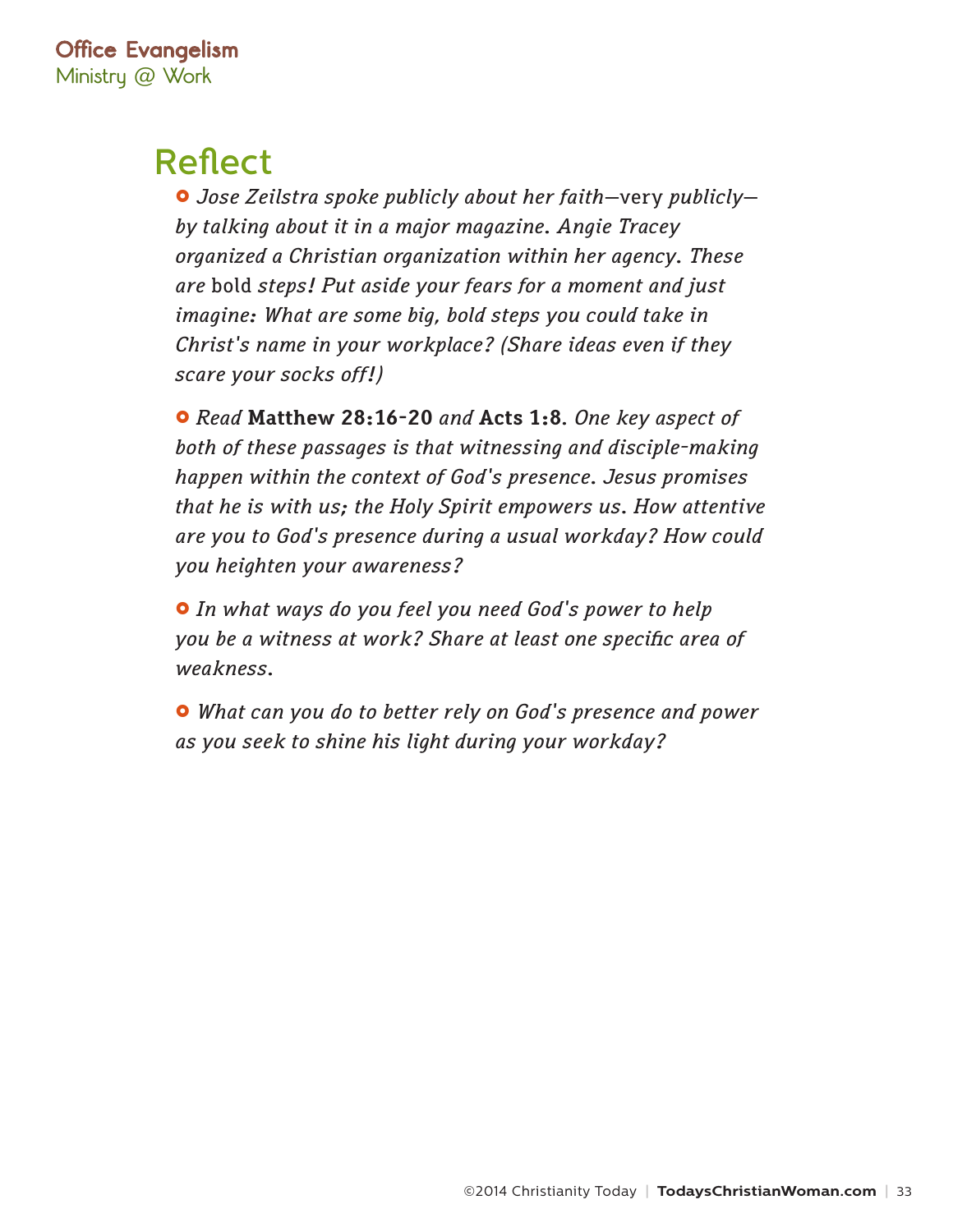<span id="page-33-0"></span>



## 10 Non-Obnoxious Ways to Share Your Faith at Work

Use these ideas to help you integrate faith at work By Kelli B. Trujillo

**1.** As you deepen friendships with coworkers, ask sincere questions and truly listen in a spirit of caring as they share about their life. When appropriate, tell others you are praying for them. (Then make sure you actually do pray!)

**2.** Make it a daily habit to pray as you drive to work or as you walk into the office; ask God to help you see your workplace as a mission field.

**3.** Refuse to hide or play-down the importance of your faith. When it naturally fits a conversation, freely talk about the role your church, prayer, Scripture, and Christian community have in your life. Let others see the joy and purpose you find in your faith.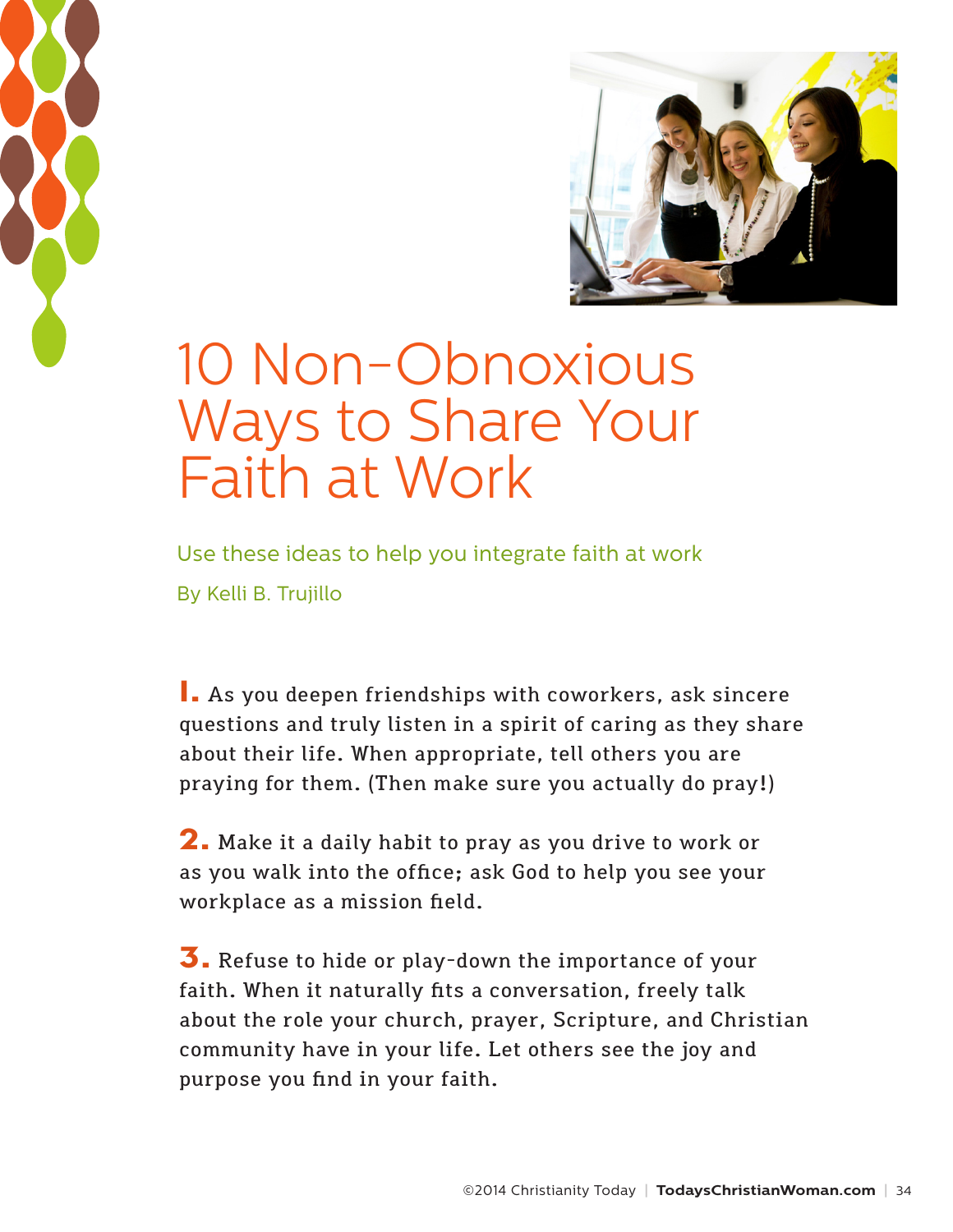**4.** Emphasize the importance of God's love for all people by initiating opportunities to lead your coworkers in service or charity. For example, lead a canned food drive for a local food pantry or organize your company's annual blood drive. When appropriate, share in conversation how you are motivated to help others by God's character and his love.

**5.** Start or join a lunch-time Bible study or prayer group at your office.

**6.** Strive for excellence and integrity in your work. Don't be a slacker or a poor worker; be the person that coworkers and supervisors can rely on to do a solid job.

**7.** Form a prayer partnership with a Christian coworker; meet together regularly to discuss your efforts to shine Christ's light at work and pray for specific coworker relationships.

**8.** As you deepen your relationship with a non-Christian coworker, invite her for lunch off-site or to a weekend night out for a movie and coffee. Being out of the workplace environment will set a more open tone as you talk and get to know each other better. Being off-site will also allow you more freedom to talk directly about your faith and to share the gospel.

**9.** Invite interested coworkers to social events with your Christian friends, to your small group Bible study, or to events at your church. As holidays like Christmas or Easter approach, invite a coworker to attend church with you; many people who don't regularly attend church are open to coming on an important holiday.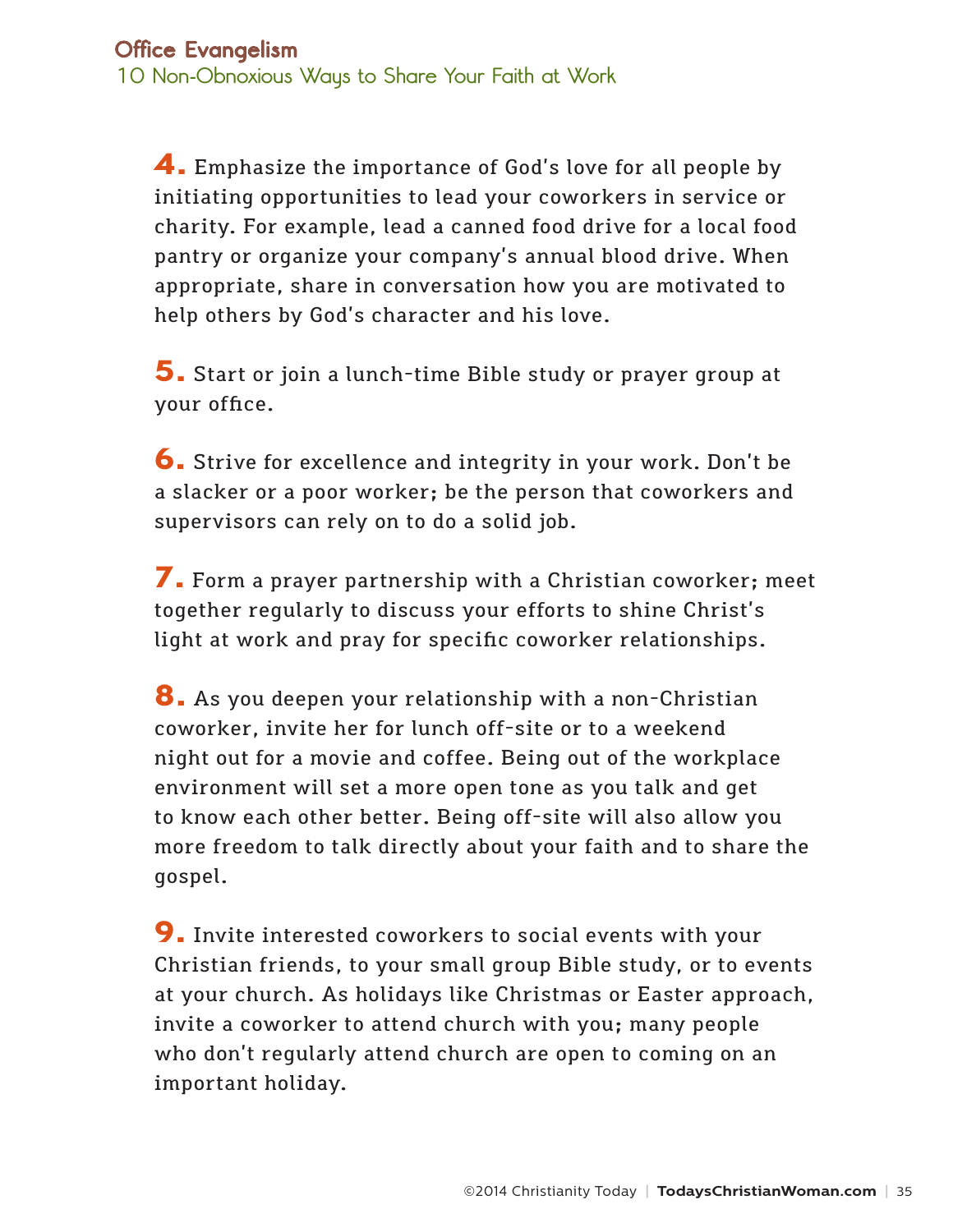**10.** Be attentive to the leading of the Holy Spirit. When you're unsure about whether or not to say something about your faith, check in with God. He'll nudge you in the right direction and will give you the words to say (Mark 13:11).

*Kelli B. Trujillo (***<www.kellitruijllo.com>***) is an author and the managing editor of Today's Christian Woman downloads.*

## Reflect

£ *Which of these ideas most resonates with you? Why?*

£ *Who is a specific non-Christian coworker that God has brought to mind for you as you've journeyed through this download? What do you feel God might want you to do in order to share Christ's love with him or her?*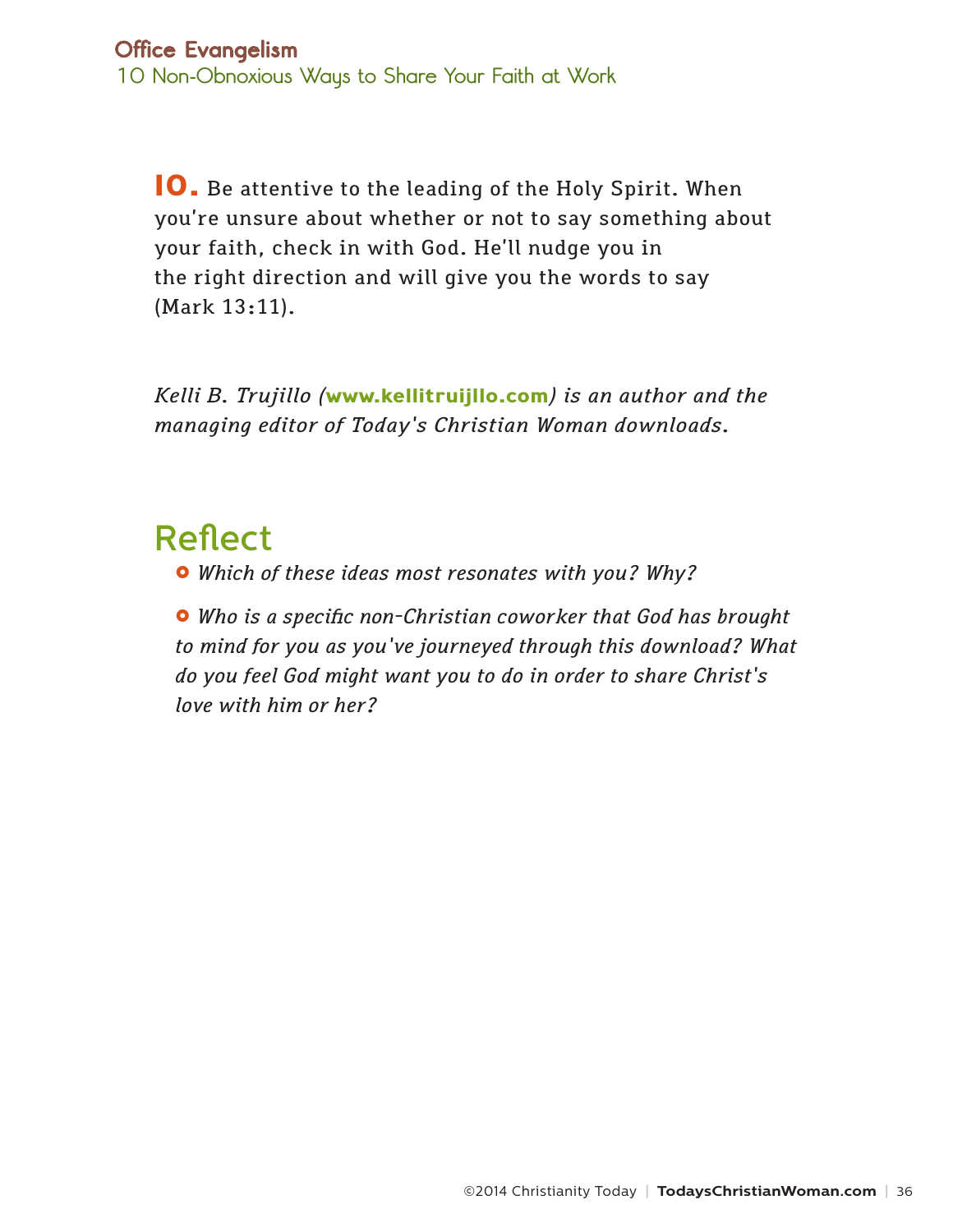<span id="page-36-0"></span>



## Additional Resources

Books, online articles, and a Bible Study to help you further.

## **Books**

**[Frontline Christians in a Bottom-Line World](http://www.amazon.com/Frontline-Christians-Bottom-Line-World/dp/0768429668/ref=sr_1_2?ie=UTF8&s=books&qid=1278685949&sr=1-2)** by Linda Rios Brook (Destiny Image Publishers, 2005; 192 pages). This book debunks the traditional notion that business and belief do not create a profitable partnership. Taking cues from Old Testament rulers like Joseph, Daniel, and David, Brook plots a game plan on how to not only survive but also how to thrive the ups and downs of marketplace ministry while still glorifying God.

**[God at Work: The History and Promise of the Faith at Work](http://www.amazon.com/God-Work-History-Promise-Movement/dp/0195314808/ref=sr_1_3?ie=UTF8&s=books&qid=1278685560&sr=8-3)  [Movement](http://www.amazon.com/God-Work-History-Promise-Movement/dp/0195314808/ref=sr_1_3?ie=UTF8&s=books&qid=1278685560&sr=8-3)** by David W. Miller (Oxford University Press, 2006; 232 pages). David W. Miller looks at how the Faith at Work movement developed and considers its potential value for business and society.

**[Going Public with Your Faith: Becoming a Spiritual Influence](http://www.christianbook.com/going-public-faith-becoming-spiritual-influence/william-peel/9780310246091/pd/46093?p=1004924)  [at Work](http://www.christianbook.com/going-public-faith-becoming-spiritual-influence/william-peel/9780310246091/pd/46093?p=1004924)** by William Carr Peel and Walt Larimore (Zondervan, 2003; 208 pages). Revolutionize your view of evangelism and let your actions speak for you. Everyone will be wondering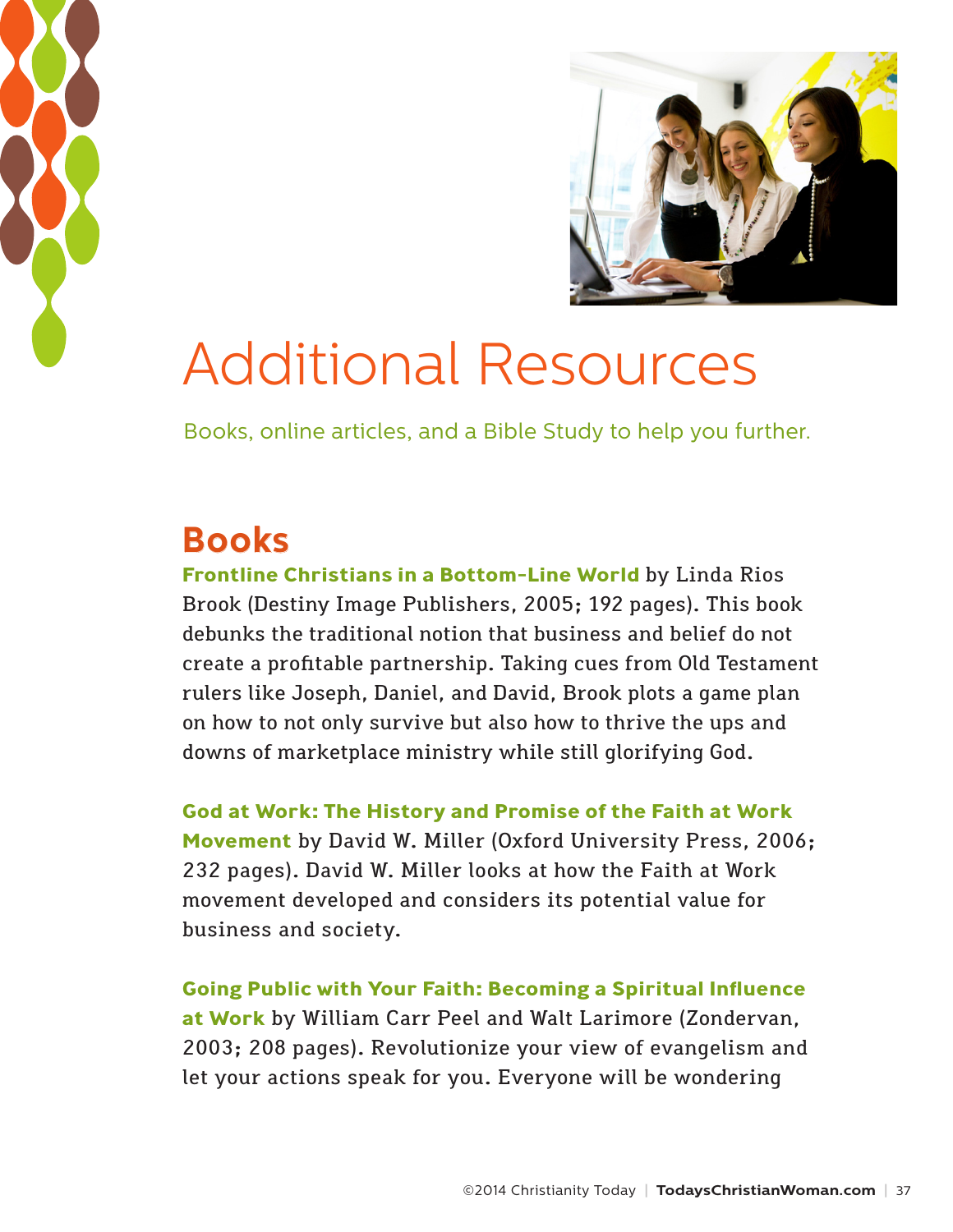what's different about you as you practice a biblically based view of evangelism specifically suited for today's workplace. Learn how your skills and God-given gifts can impact lives and be used to draw customers, clients, and coworkers to a personal relationship in Christ.

**[Mastering Monday: A Guide to Integrating Faith and Work](http://www.christianbook.com/mastering-monday-guide-integrating-faith-work/john-beckett/9780830833856/pd/833854)** by John D. Beckett (InterVarsity Press, 2006; 224 pages). Beckett draws from 40 years of experience in the workplace to guide you into an integration of your faith and work. He introduces seven biblical characters who were role models for the workplace and then offers "God's Workplace Agenda"—those biblical realities that intersect with today's business realities: purpose, values, people first, stewardship, and service.

**[Roaring Lambs: A Gentle Plan to Radically Change Your World](http://www.christianbook.com/roaring-lambs-gentle-radically-change-world/bob-briner/9780310591115/pd/59111)**  by Bob Briner (Zondervan, 2000; 208 pages). In this book, Bob Briner issues a clear call for Christians to reclaim culture by joining it rather than running from or boycotting it. For those who wish to engage our culture, and to shape it with the good news of God, this book is a must read.

## **Bible Studies**

**[Faith & Work](http://www.christianbook.com/christianity-today-study-series-faith-work/christianity-today-institute/9781418534257/pd/534257)** by Christianity Today International (Thomas Nelson, 2008; 128 pages). This 8-session Bible study guide, for individuals or small groups, explores key aspects of the intersection between faith and work, including one's sense of calling, competition, evangelism and the workplace, and retirement.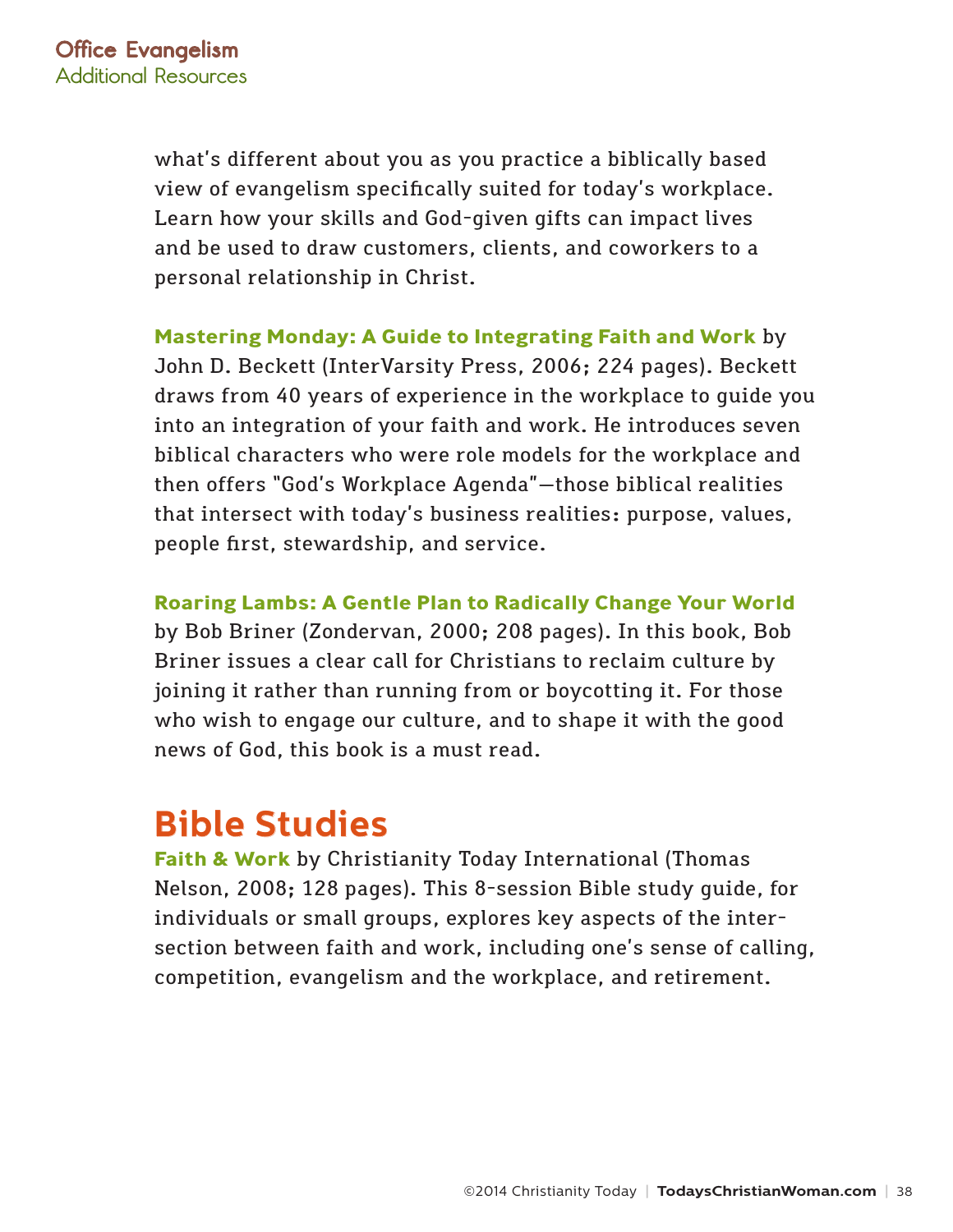**["Missional Evangelism"](http://biblestudies.stores.yahoo.net/miev.html)**—this 6-session study series from **[ChristianBibleStudies.com](www.ChristianBibleStudies.com)** explores how we can see all aspects of our lives, including our workplace, as God's "mission field" for us and provides key insights for how to effectively share our faith with others.

## **Online Articles**

**["Silicon Valley Saints"](http://www.christianitytoday.com/ct/2001/august6/1.34.html)** by Tony Carnes, available at **[ChristianityToday.com](www.ChristianityToday.com)**

**["Working to Serve or Serving the Work?"](http://blog.kyria.com/giftedforleadership/2007/09/working_to_serve_or_serving_th.html)** by Kelli B. Trujillo, available at **[GiftedforLeadership.com](www.GiftedforLeadership.com)**

## **Other Web Resources**

**[FaithintheWorkplace.com](www.FaithintheWorkplace.com)**—an online resource from Christianity Today International

**[WorkLife.org](www.WorkLife.org)**—WorkLife empowers Christians to integrate faith and work through coaching and a variety of other resources.

**[WorkPlaceInfluence.org](www.WorkPlaceInfluence.org)**—WorkPlace Influence specifically encourages Christian women in their efforts to be successful leaders in the workplace.